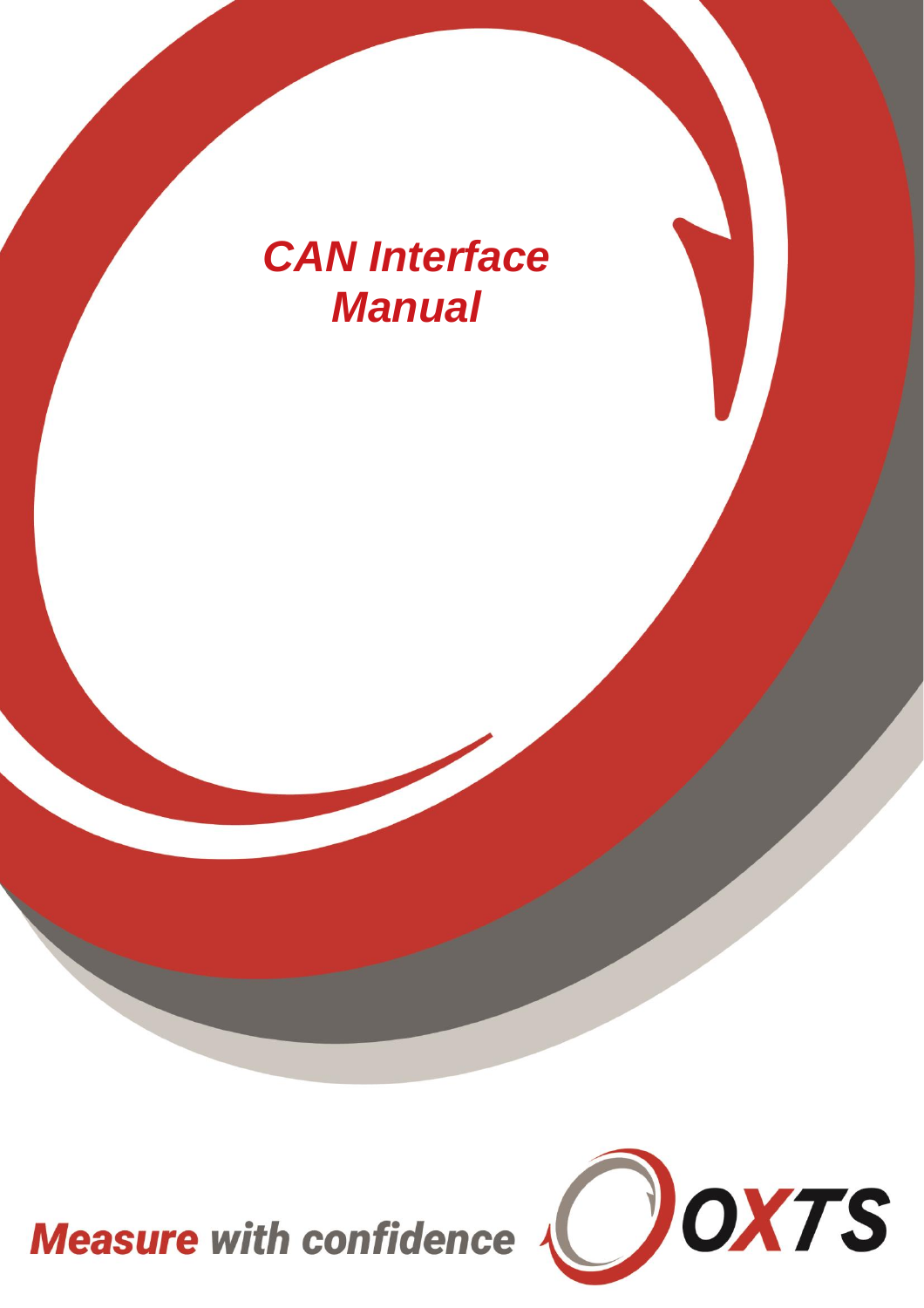### <span id="page-1-0"></span>**Legal Notices**

Information furnished is believed to be accurate and reliable. However, Oxford Technical Solutions Limited assumes no responsibility for the consequences of use of such information nor for any infringement of patents or other rights of third parties which may result from its use. No licence is granted by implication or otherwise under any patent or patent rights of Oxford Technical Solutions Limited. Specifications mentioned in this publication are subject to change without notice and do not represent a commitment on the part of Oxford Technical Solutions Limited. This publication supersedes and replaces all information previously supplied. Oxford Technical Solutions Limited products are not authorised for use as critical components in life support devices or systems without express written approval of Oxford Technical Solutions Limited.

All brand names are trademarks of their respective holders.

The software is provided by the contributors "as is" and any express or implied warranties, including, but not limited to, the implied warranties of merchantability and fitness for a particular purpose are disclaimed. In no event shall the contributors be liable for any direct, indirect, incidental, special, exemplary, or consequential damages (including, but not limited to, procurement of substitute goods or services; loss of use, data, or profits; or business interruption) however caused and on any theory of liability, whether in contract, strict liability, or tort (including negligence or otherwise) arising in any way out of the use of this software, even if advised of the possibility of such damage.

### <span id="page-1-1"></span>**Copyright Notice**

© Copyright 2021, Oxford Technical Solutions.

#### <span id="page-1-2"></span>**Revision**

Document Revision: 210723 (See Revision History for detailed information).

### <span id="page-1-3"></span>**Contact Details**

Oxford Technical Solutions Limited

Park Farm Business Centre Middleton Stoney **Oxfordshire** OX25 4AL United Kingdom

Tel: +44 (0) 1869 814 253 Fax: +44 (0) 1869 251 764

Web: http://www.oxts.com Email: support@oxts.com

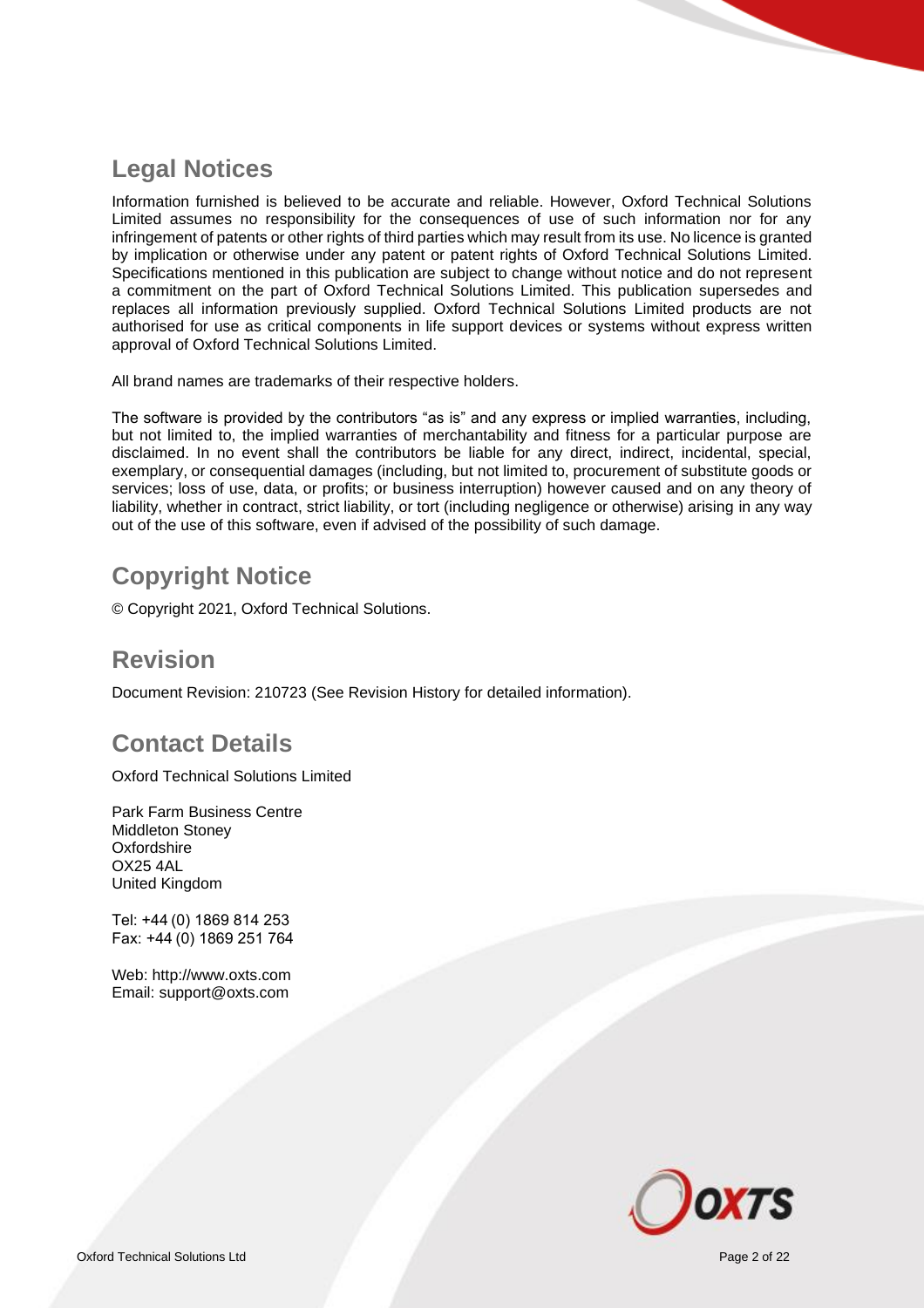### **Contents**

## **List of tables**

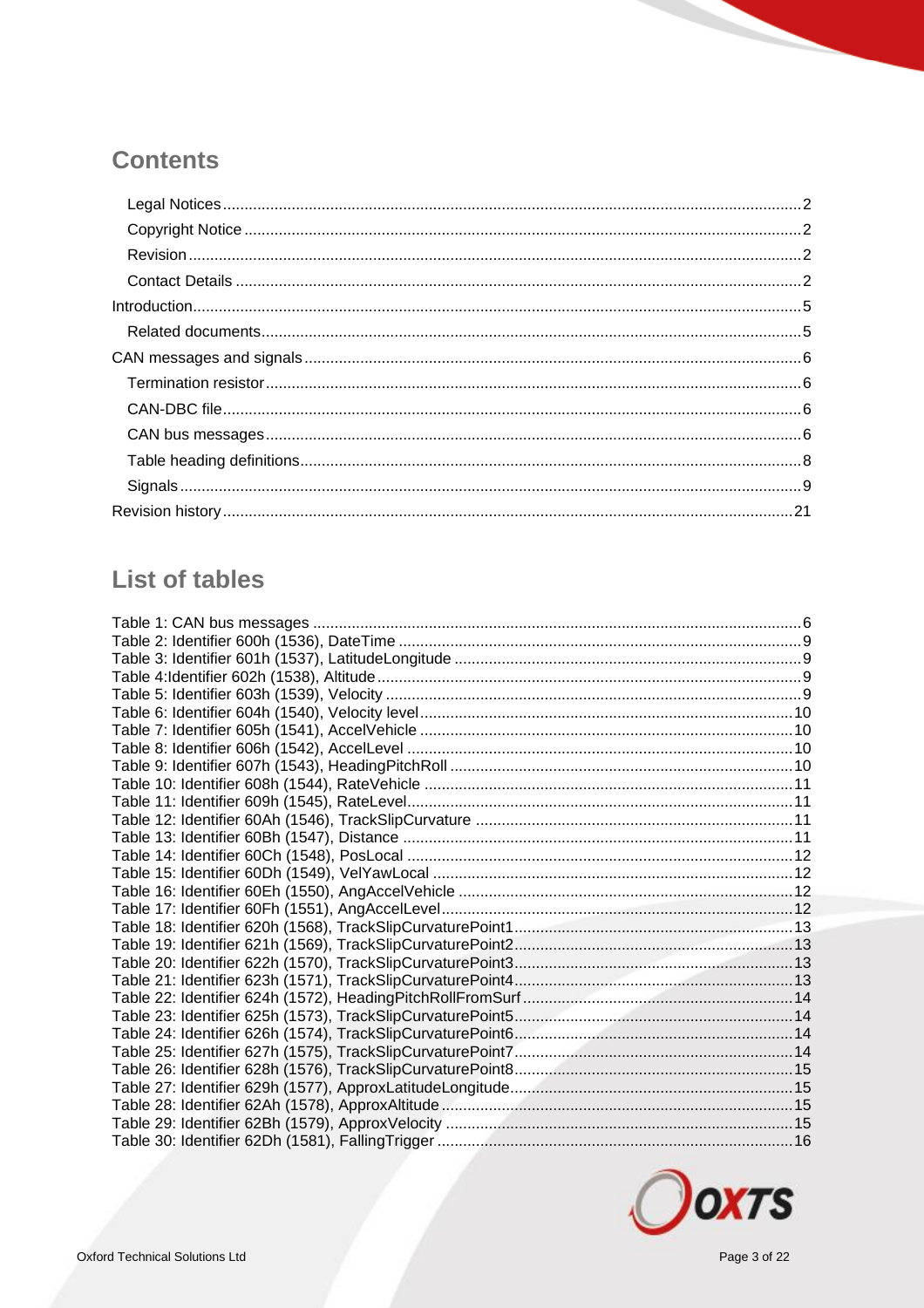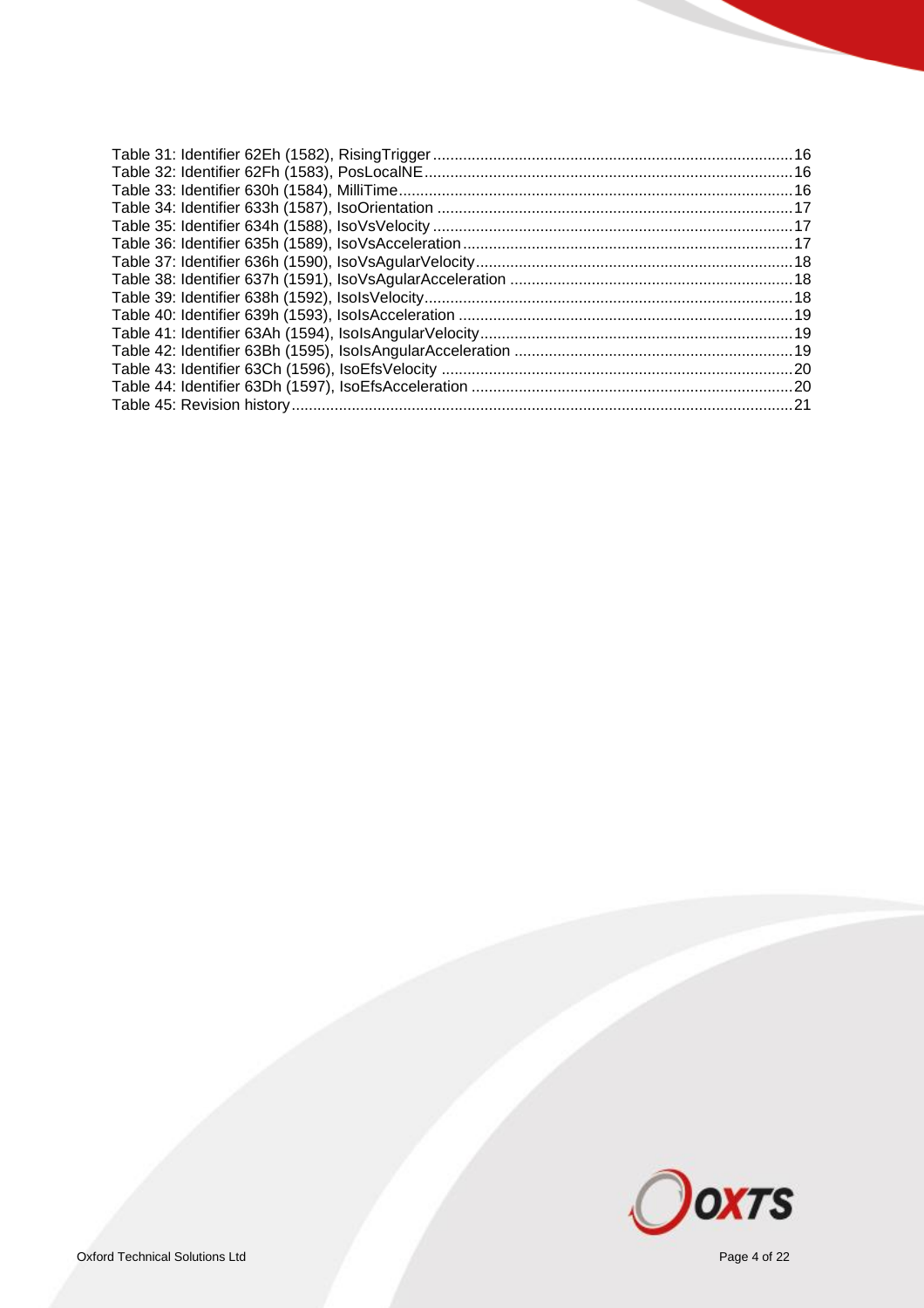## <span id="page-4-0"></span>*Introduction*

This document describes the CAN bus interface and message format used on OxTS inertial navigation systems (INS). Not all products support CAN, refer to the individual product user manuals for their interface details.

#### <span id="page-4-1"></span>**Related documents**

Additional manuals provide further information on the OxTS software and communication types. Table 1 lists related manuals and where to find them.

| Table 1: Supplementary manuals |  |
|--------------------------------|--|
|--------------------------------|--|

| Manual                          | <b>Description</b>                                                                                                                |
|---------------------------------|-----------------------------------------------------------------------------------------------------------------------------------|
| <b>NCOM</b>                     | Description of the OxTS NCOM format.                                                                                              |
| Manual                          | https://support.oxts.com/hc/en-us/articles/360011890040-NCOM-Manual                                                               |
| NCOM C<br>Code Drivers          | A collection of C functions to decode the binary protocol NCOM format.<br>https://github.com/OxfordTechnicalSolutions/NCOMdecoder |
| <b>NMEA 0183</b><br>Description | NMEA description manual for the NMEA outputs.<br>https://support.oxts.com/hc/en-us/articles/360011890180-NMEA-Manual              |

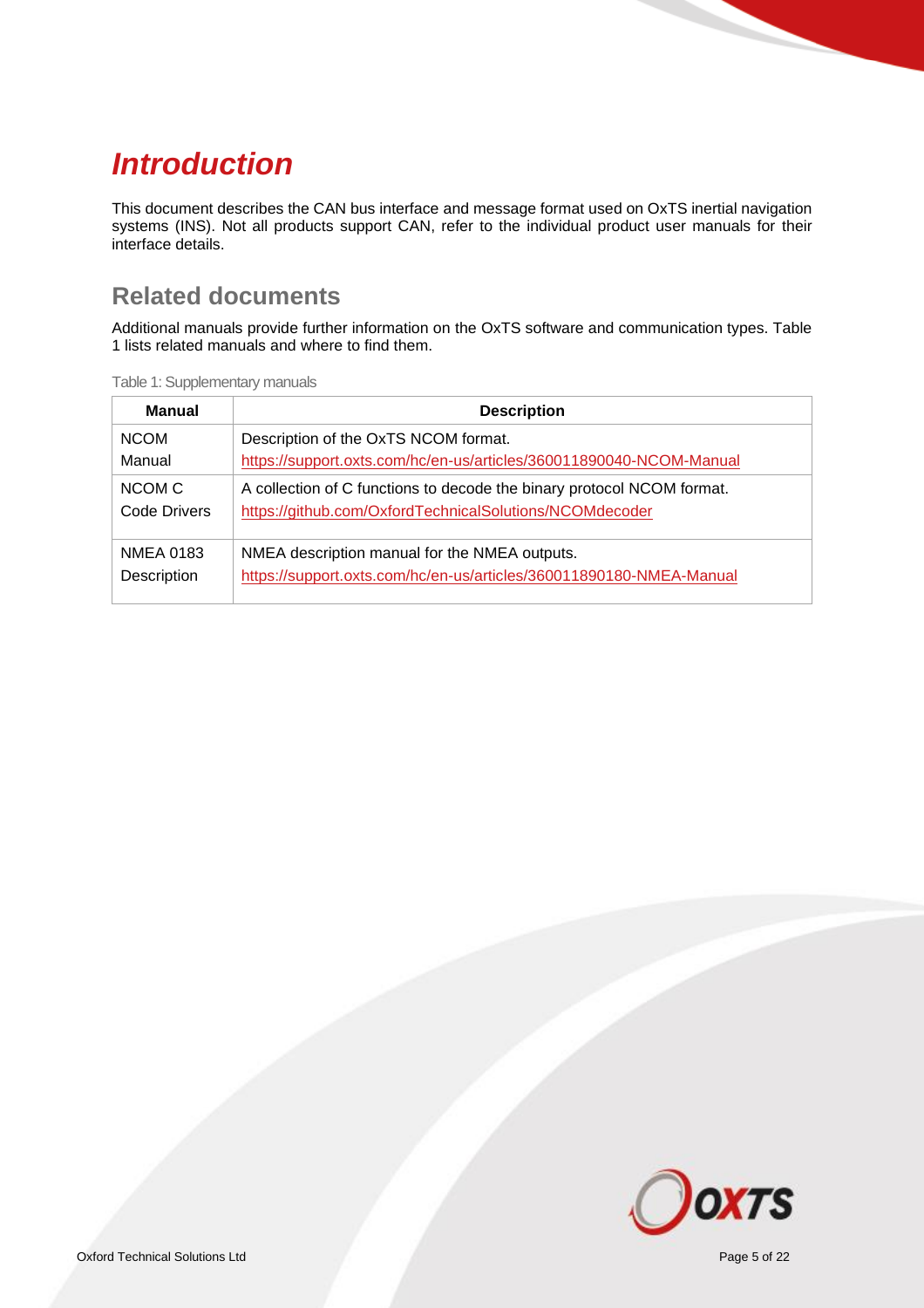## <span id="page-5-0"></span>*CAN messages and signals*

In the default configuration the CAN bus uses identifiers 500h to 5FFh for status information; 600h to 60Fh for navigation information; 610h to 613h for RT-ANA messages and 620h to 623h for the additional slip points.

Using the configuration software NAVconfig it is possible to change the default message identifiers.

Only one status message is output per cycle (100 Hz or 250 Hz output rate) you do not get each status message at the specified rate.

All values from the INS are encoded in little-endian format (Intel-style).

#### <span id="page-5-1"></span>**Termination resistor**

The CAN bus output does not include a termination resistor. It is essential to include a 120  $\Omega$  resistor at each end of your CAN bus – otherwise the CAN bus will not work.

#### <span id="page-5-2"></span>**CAN-DBC file**

NAVconfig can output a CAN-DBC file that contains all the measurements the INS is configured to output.

#### <span id="page-5-3"></span>**CAN bus messages**

[Table 1](#page-5-4) lists all the messages the INS outputs on the CAN bus and the identifiers that are used for each message. The signals in each message are listed in the tables that follow.

| <b>Default</b><br>identifier | Message name       | Data contents                          |          |  |  |  |  |
|------------------------------|--------------------|----------------------------------------|----------|--|--|--|--|
| 1536 (600h)                  | <b>DateTime</b>    | Date and time                          | Table 2  |  |  |  |  |
| 1537 (601h)                  | LatitudeLongitude  | Latitude and longitude                 | Table 3  |  |  |  |  |
| 1538 (602h)                  | Altitude           | Altitude                               | Table 4  |  |  |  |  |
| 1539 (603h)                  | Velocity           | OxTS NED frame velocity                | Table 5  |  |  |  |  |
| 1540 (604h)                  | VelocityLevel      | OxTS horizontal frame velocity         | Table 6  |  |  |  |  |
| 1541 (605h)                  | AccelVehicle       | OxTS output frame IMU acceleration     | Table 7  |  |  |  |  |
| 1542 (606h)                  | AccelLevel         | OxTS horizontal frame IMU acceleration | Table 8  |  |  |  |  |
| 1543 (607h)                  | HeadingPitchRoll   | OxTS orientation                       | Table 9  |  |  |  |  |
| 1544 (608h)                  | <b>RateVehicle</b> | OxTS output frame IMU angular rate     | Table 10 |  |  |  |  |
| 1545 (609h)                  | RateLevel          | OxTS horizontal frame IMU angular rate | Table 11 |  |  |  |  |
| 1546 (60Ah)                  | TrackSlipCurvature | Track, slip and curvature              | Table 12 |  |  |  |  |
| 1547 (60Bh)                  | <b>Distance</b>    | <b>Distance</b>                        | Table 13 |  |  |  |  |
| 1548 (60Ch)                  | PosLocal           | Position in local co-ordinates         | Table 14 |  |  |  |  |

<span id="page-5-4"></span>Table 1: CAN bus messages

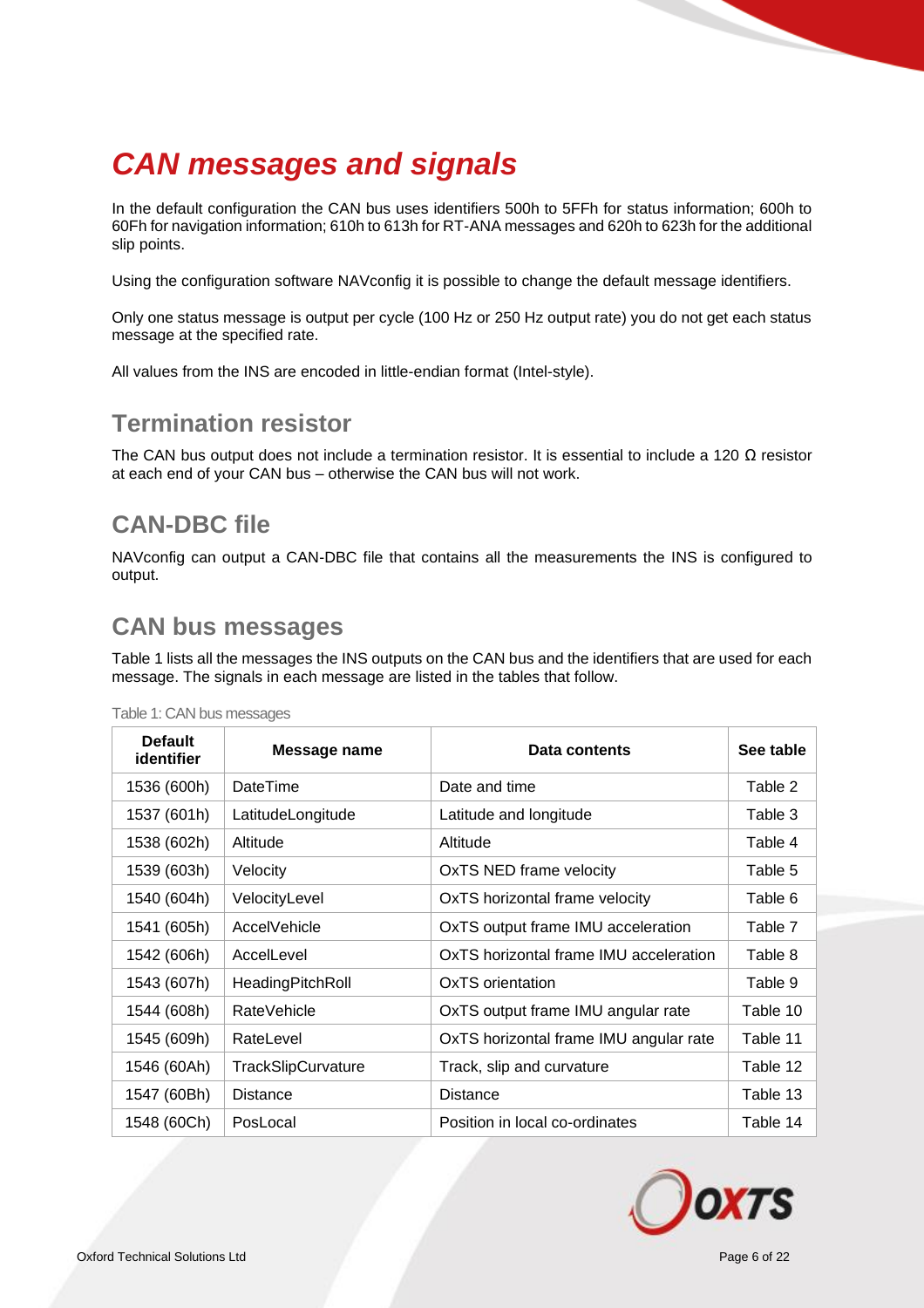| 1549 (60Dh)            | VelYawLocal              | Velocity and yaw angle in local co-<br>ordinates     | Table 15 |
|------------------------|--------------------------|------------------------------------------------------|----------|
| 1550 (60Eh)            | AngAccelVehicle          | OxTS output frame IMU angular<br>acceleration        | Table 16 |
| 1551 (60Fh)            | AngAccelLevel            | OxTS horizontal frame IMU<br>angular<br>acceleration | Table 17 |
| 15521555<br>(620h613h) |                          | Reserved for RT-ANA signals                          |          |
| 1568 (620h)            | TrackSlipCurvaturePoint1 | Measurement point 1 track, slip and<br>curvature     | Table 18 |
| 1569 (621h)            | TrackSlipCurvaturePoint2 | Measurement point 2 track, slip and<br>curvature     | Table 19 |
| 1570 (622h)            | TrackSlipCurvaturePoint3 | Measurement point 3 track, slip and<br>curvature     | Table 20 |
| 1571 (623h)            | TrackSlipCurvaturePoint4 | Measurement point 4 track, slip and<br>curvature     | Table 21 |
| 1572 (624h)            | HeadingPitchRollFromSurf | Level surface orientation                            | Table 22 |
| 1573 (625h)            | TrackSlipCurvaturePoint5 | Measurement point 5 track, slip and<br>curvature     | Table 23 |
| 1574 (626h)            | TrackSlipCurvaturePoint6 | Measurement point 6 track, slip and<br>curvature     | Table 24 |
| 1574 (627h)            | TrackSlipCurvaturePoint7 | Measurement point 7 track, slip and<br>curvature     | Table 25 |
| 1576 (628h)            | TrackSlipCurvaturePoint8 | Measurement point 8 track, slip and<br>curvature     | Table 26 |
| 1577 (629h)            | ApproxLatitudeLongitude  | Approximate latitude and longitude                   | Table 27 |
| 1578 (62Ah)            | ApproxAltitude           | Approximate altitude                                 | Table 28 |
| 1579 (62Bh)            | ApproxVelocity           | Approximate OxTS NED frame velocity                  | Table 29 |
| 1580 (62Ch)            | Reserved                 |                                                      |          |
| 1581 (62Dh)            | FallingTrigger           | Trigger 1 falling edge                               | Table 30 |
| 1582 (62Eh)            | RisingTrigger            | Trigger 1 rising edge                                | Table 31 |
| 1583 (62Fh)            | PosLocalNE               | Northing and easting in local co-ordinates           | Table 32 |
| 1584 (630h)            | MilliTime                | Absolute GPS time                                    | Table 33 |
| 1585 (631h)            | Reserved                 |                                                      |          |
| 1586 (632h)            | Reserved                 |                                                      |          |
| 1587 (633h)            | <b>IsoOrientation</b>    | ISO 8855 orientation                                 | Table 34 |
| 1588 (634h)            | <b>IsoVsVelocity</b>     | ISO 8855 vehicle system velocity                     | Table 35 |
| 1589 (635h)            | IsoVsAcceleration        | ISO 8855 vehicle system acceleration                 | Table 36 |

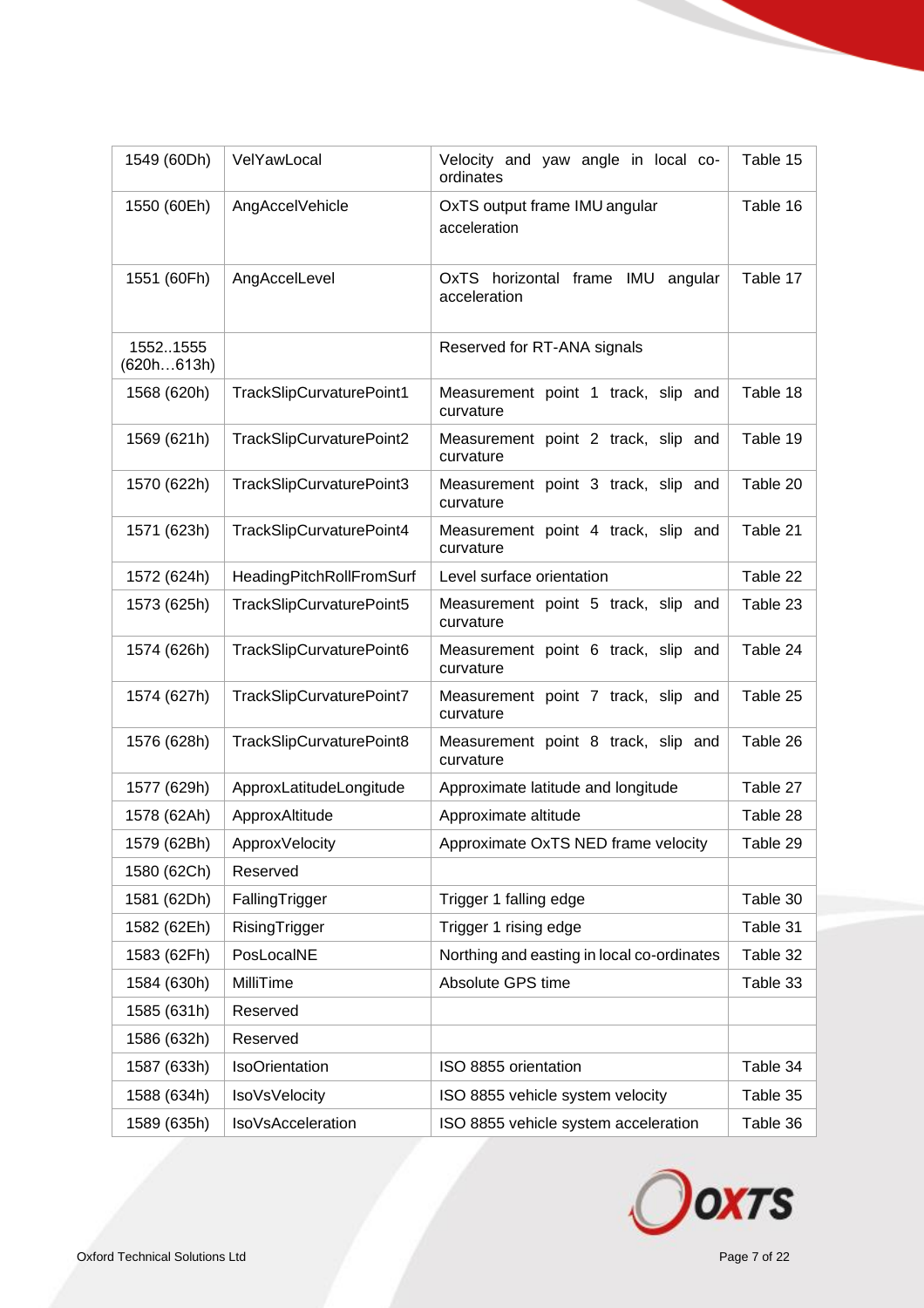| 1590 (636h) | IsoVsAngularVelocity      | ISO 8855 vehicle system angular velocity                           | Table 37 |
|-------------|---------------------------|--------------------------------------------------------------------|----------|
| 1591 (637h) | IsoVsAngularAcceleration  | <b>ISO</b><br>8855<br>vehicle<br>system<br>angular<br>acceleration | Table 38 |
| 1592 (638h) | <b>IsolsVelocity</b>      | ISO 8855 intermediate system velocity                              | Table 39 |
| 1593 (639h) | <b>IsolsAcceleration</b>  | ISO 8855 intermediate system                                       | Table 40 |
| 1594 (63Ah) | IsoAngularVelocity        | ISO 8855 intermediate system angular<br>velocity                   | Table 41 |
| 1595 (63Bh) | IsolsAngularAcceleration  | ISO 8855 intermediate system angular<br>acceleration               | Table 42 |
| 1596 (63Ch) | <b>IsoEfsVelocity</b>     | ISO 8855 earth-fixed system velocity                               | Table 43 |
| 1597 (63Dh) | <b>IsoEfsAcceleration</b> | ISO 8855 earth-fixed system acceleration                           | Table 44 |

The status information in NCOM is output over the CAN bus on Identifiers 500h to 5FFh. The offset from 500h is the same as the Channel number in the NCOM message definition. The bytes 0 to 7 are the same in the CAN message as in the NCOM packet.

#### <span id="page-7-0"></span>**Table heading definitions**

The fields in the tables have the following meanings.

**Offset (bits).** This is the offset into the message where the signal starts. To compute the offset in bytes divide the value by 8.

**Length (bits).** This is the length of the signal in bits. To compute the length of the signal in bytes, divide the value by 8.

**Type.** This specifies either an unsigned value (U) or a signed value (S).

**Units.** This is the units for the signal.

Factor. This is the factor that the integer unit should be multiplied by to get the signal into the units given in the table.

**Offset.** This is the value of the signal when the integer value in the CAN message is zero. It is zero for all the RT signals and can usually be discarded.

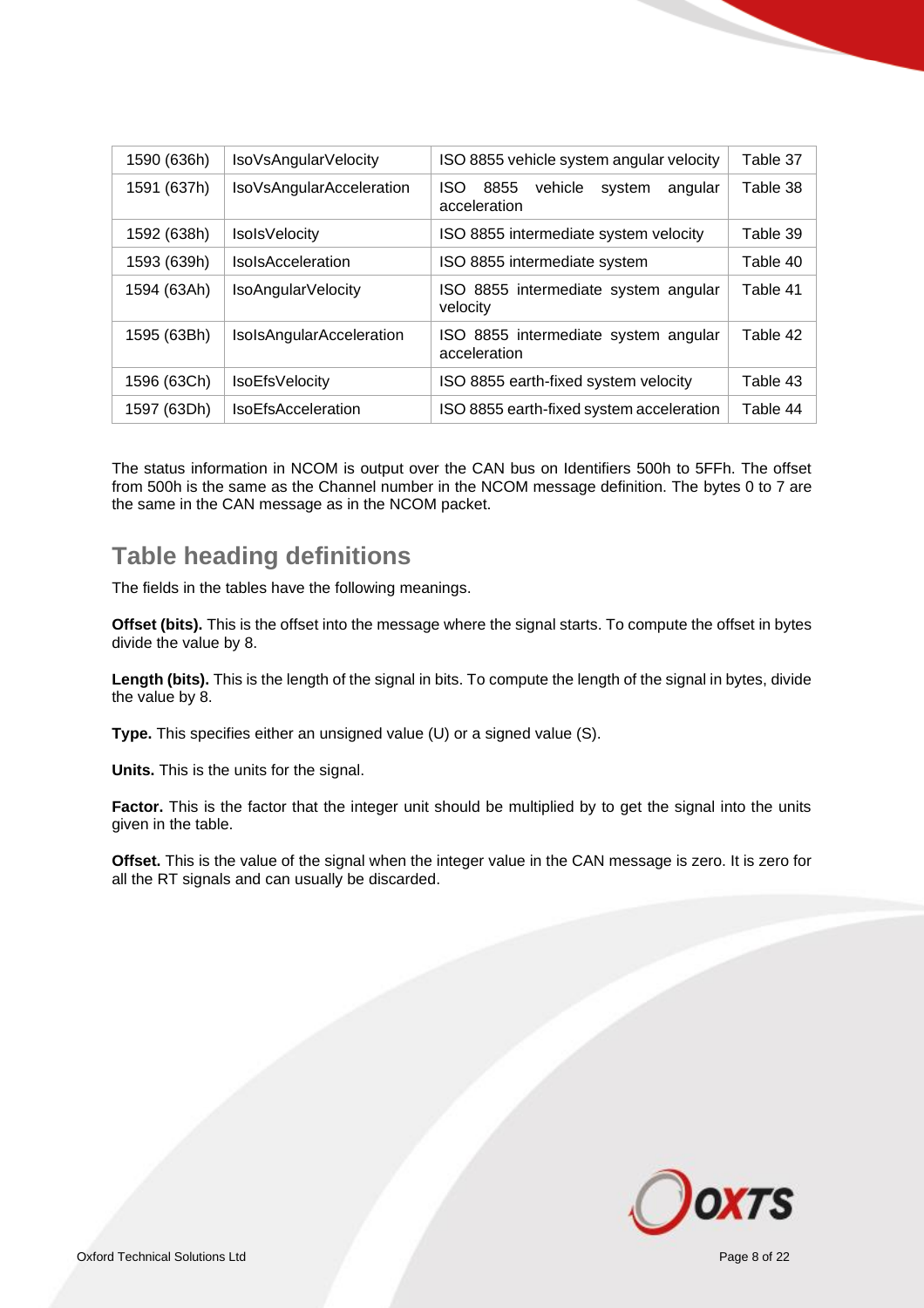### <span id="page-8-0"></span>**Signals**

The following tables describe the signals in each of the messages.

| <b>Offset</b><br>(bits) | Length<br>(bits) | <b>Type</b> | <b>Units</b> | <b>Factor</b>        | <b>Offset</b> | <b>Description</b>                                                                         | <b>Signal name</b> |
|-------------------------|------------------|-------------|--------------|----------------------|---------------|--------------------------------------------------------------------------------------------|--------------------|
| 0                       | 8                | U           | year         | 1                    | 0             | Year within century<br>(e.g. '16' during year 2016)                                        | <b>TimeYear</b>    |
| 8                       | 8                | U           | year         | 100                  | 0             | Century<br>(e.g. '20' during 2016)                                                         | <b>TimeCentury</b> |
| 16                      | 8                | U           | month        | 1                    | $\Omega$      | Month                                                                                      | <b>TimeMonth</b>   |
| 24                      | 8                | U           | day          | 1                    | 0             | Day                                                                                        | TimeDay            |
| 32                      | 8                | U           | S            | 0.01                 | 0             | Hundredths of current second                                                               | <b>TimeHSecond</b> |
| 40                      | 8                | U           | S            | 1                    | 0             | Seconds                                                                                    | <b>TimeSecond</b>  |
| 48                      | 8                | U           | min          | 1                    | 0             | <b>Minutes</b>                                                                             | <b>TimeMinute</b>  |
| 56<br>.                 | 8                | U           | hour         | $\sim$ $\sim$ $\sim$ | 0<br>$\sim$   | <b>Hours</b><br>$\mathbf{a}$ and $\mathbf{a}$ and $\mathbf{a}$<br>$\mathbf{r}$<br>$\cdots$ | TimeHour           |

<span id="page-8-1"></span>Table 2: Identifier 600h (1536), DateTime

Note: time is always reported as GPS time. Currently this is 16 s different from UTC.

<span id="page-8-2"></span>

|  |  |  |  | Table 3: Identifier 601h (1537), LatitudeLongitude |
|--|--|--|--|----------------------------------------------------|
|--|--|--|--|----------------------------------------------------|

|    | Offset Length<br>(bits) (bits) | <b>Type</b> | <b>Units</b> | Factor | <b>Offset</b> | <b>Description</b> | Signal name |
|----|--------------------------------|-------------|--------------|--------|---------------|--------------------|-------------|
| ີ  | 32                             | ১           | $\circ$      | $1e-7$ |               | ∟atitude           | PosLat      |
| 32 | 32                             | ১           | $\circ$      | 1e-7   |               | Longitude          | PosLon      |

#### <span id="page-8-3"></span>Table 4:Identifier 602h (1538), Altitude

| (bits) | Offset   Length<br>(bits)                                                                                | <b>Type</b> |   | Units   Factor | <b>Offset</b> | <b>Description</b> | Signal name |  |
|--------|----------------------------------------------------------------------------------------------------------|-------------|---|----------------|---------------|--------------------|-------------|--|
|        | 32                                                                                                       |             | m | 0.001          |               | Altitude           | Altitude    |  |
|        | De defecti ile eliterde le concentraturi de massa ses facet mei 14/00.04. The defense semi-lea alcanza d |             |   |                |               |                    |             |  |

By default the altitude is output relative to mean sea level, not WGS 84. The datum can be changed using NAVconfig.

<span id="page-8-4"></span>Table 5: Identifier 603h (1539), Velocity

| Offset<br>(bits) | Length<br>(bits) | <b>Type</b> | <b>Units</b> | Factor | <b>Offset</b> | <b>Description</b>                         | <b>Signal</b><br>name |
|------------------|------------------|-------------|--------------|--------|---------------|--------------------------------------------|-----------------------|
| 0                | 16               | S           | m/s          | 0.01   | 0             | OxTS NED frame north velocity              | <b>VelNorth</b>       |
| 16               | 16               | S           | m/s          | 0.01   | 0             | OxTS NED frame east velocity               | VelEast               |
| 32               | 16               | S           | m/s          | 0.01   | 0             | OxTS NED frame vertical (down)<br>velocity | VelDown               |
| 48               | 16               | S           | m/s          | 0.01   | 0             | Horizontal speed                           | Speed <sub>2</sub> D  |

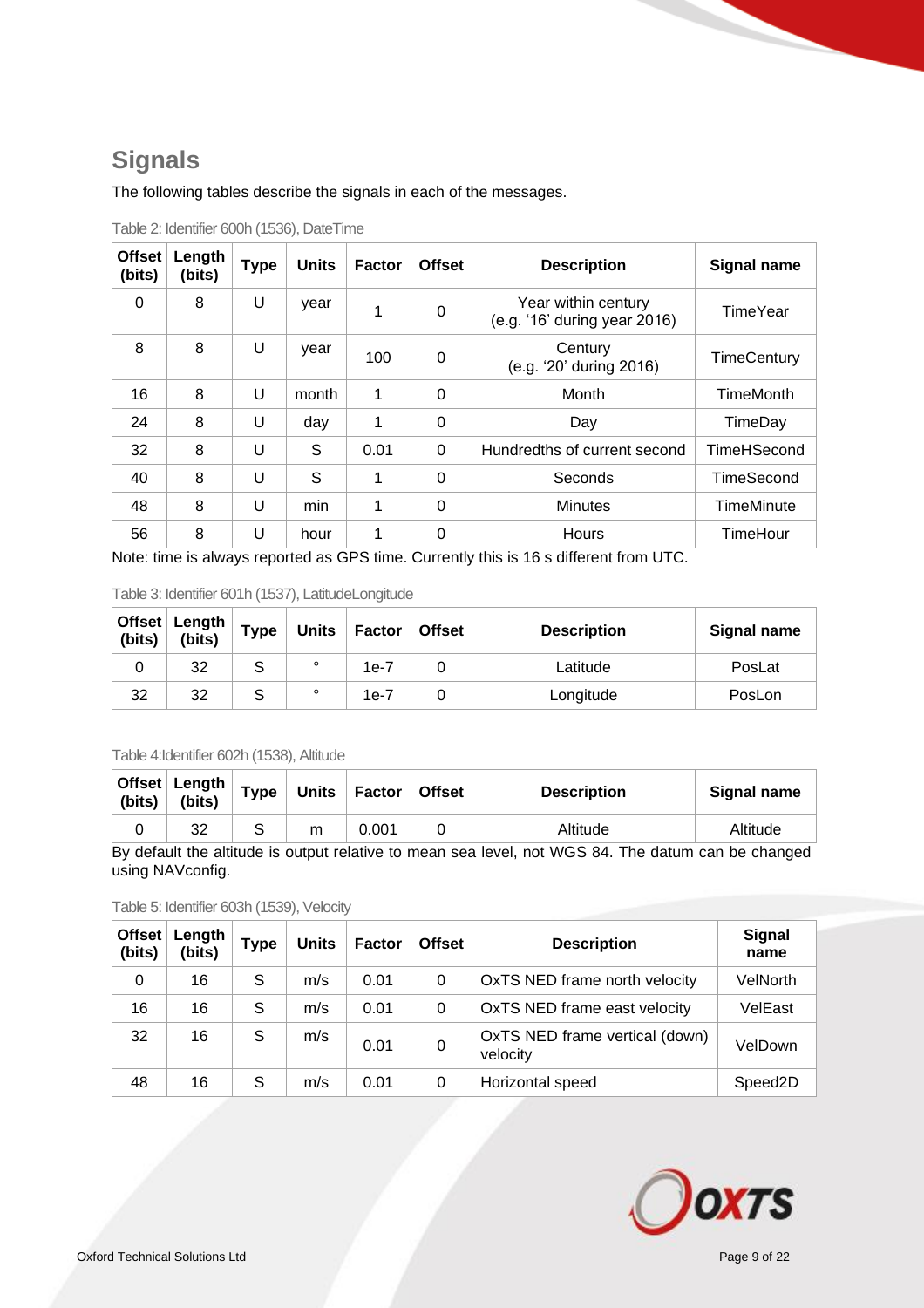The horizontal speed is the vector addition of north and east velocities. For forward speed (which can go negative) see message 604h.

| Offset<br>(bits) | Length<br>(bits) | <b>Type</b> | <b>Units</b> | Factor | <b>Offset</b> | <b>Description</b>                                             | Signal<br>name |
|------------------|------------------|-------------|--------------|--------|---------------|----------------------------------------------------------------|----------------|
| 0                | 16               | S           | m/s          | 0.01   |               | OxTS<br>horizontal<br>frame<br>longitudinal (forward) velocity | VelForward     |
| 16               | 16               | S           | m/s          | 0.01   |               | OxTS horizontal<br>frame<br>lateral<br>(right) velocity        | VelLateral     |

<span id="page-9-0"></span>Table 6: Identifier 604h (1540), Velocity level

The forward velocity can go negative when driving backwards.

<span id="page-9-1"></span>

| Table 7: Identifier 605h (1541), AccelVehicle |  |
|-----------------------------------------------|--|
|-----------------------------------------------|--|

| <b>Offset</b><br>(bits) | Length<br>(bits) | <b>Type</b> | <b>Units</b>     | <b>Factor</b> | <b>Offset</b> | <b>Description</b>                                                    | <b>Signal</b><br>name |
|-------------------------|------------------|-------------|------------------|---------------|---------------|-----------------------------------------------------------------------|-----------------------|
| 0                       | 16               | S           | m/s <sup>2</sup> | 0.01          | 0             | OxTS output frame longitudinal<br>(forward) IMU acceleration          | AccelX                |
| 16                      | 16               | S           | m/s <sup>2</sup> | 0.01          | 0             | OxTS output frame lateral (right)<br><b>IMU</b> acceleration          | AccelY                |
| 32                      | 16               | S           | m/s <sup>2</sup> | 0.01          | 0             | <b>OxTS</b><br>vertical<br>frame<br>output<br>(down) IMU acceleration | AccelZ                |

<span id="page-9-2"></span>Table 8: Identifier 606h (1542), AccelLevel

| <b>Offset</b><br>(bits) | Length<br>(bits) | <b>Type</b> | <b>Units</b> | <b>Factor</b> | <b>Offset</b> | <b>Description</b>                                                                     | Signal name  |
|-------------------------|------------------|-------------|--------------|---------------|---------------|----------------------------------------------------------------------------------------|--------------|
| $\Omega$                | 16               | S           | m/s          | 0.01          | 0             | OxTS<br>horizontal<br>frame<br><b>IMU</b><br>(forward)<br>longitudinal<br>acceleration | AccelForward |
| 16                      | 16               | S           | m/s          | 0.01          | $\Omega$      | OxTS horizontal frame lateral<br>(right) IMU acceleration                              | AccelLateral |
| 32                      | 16               | S           | m/s          | 0.01          | $\Omega$      | OxTS horizontal frame vertical<br>(down) IMU acceleration                              | AccelDown    |
| 48                      | 16               | S           | m/s          | 0.01          | 0             | Slip rate                                                                              | AccelSlip    |

<span id="page-9-3"></span>Table 9: Identifier 607h (1543), HeadingPitchRoll

| Offset $ $<br>(bits) | Length<br>(bits) | <b>Type</b> | <b>Units</b> | <b>Factor</b> | <b>Offset</b> | <b>Description</b> | Signal name  |
|----------------------|------------------|-------------|--------------|---------------|---------------|--------------------|--------------|
| 0                    | 16               |             | $\circ$      | 0.01          | 0             | Heading angle      | AngleHeading |
| 16                   | 16               | S           | $\circ$      | 0.01          | 0             | Pitch angle        | AnglePitch   |
| 32                   | 16               | S           | $\circ$      | 0.01          | 0             | Roll angle         | AngleRoll    |

Note: the range of the heading angle is 0 to 359.99, the range of the pitch angle is  $\pm 90^\circ$  and the range of the roll angle is ±180°.

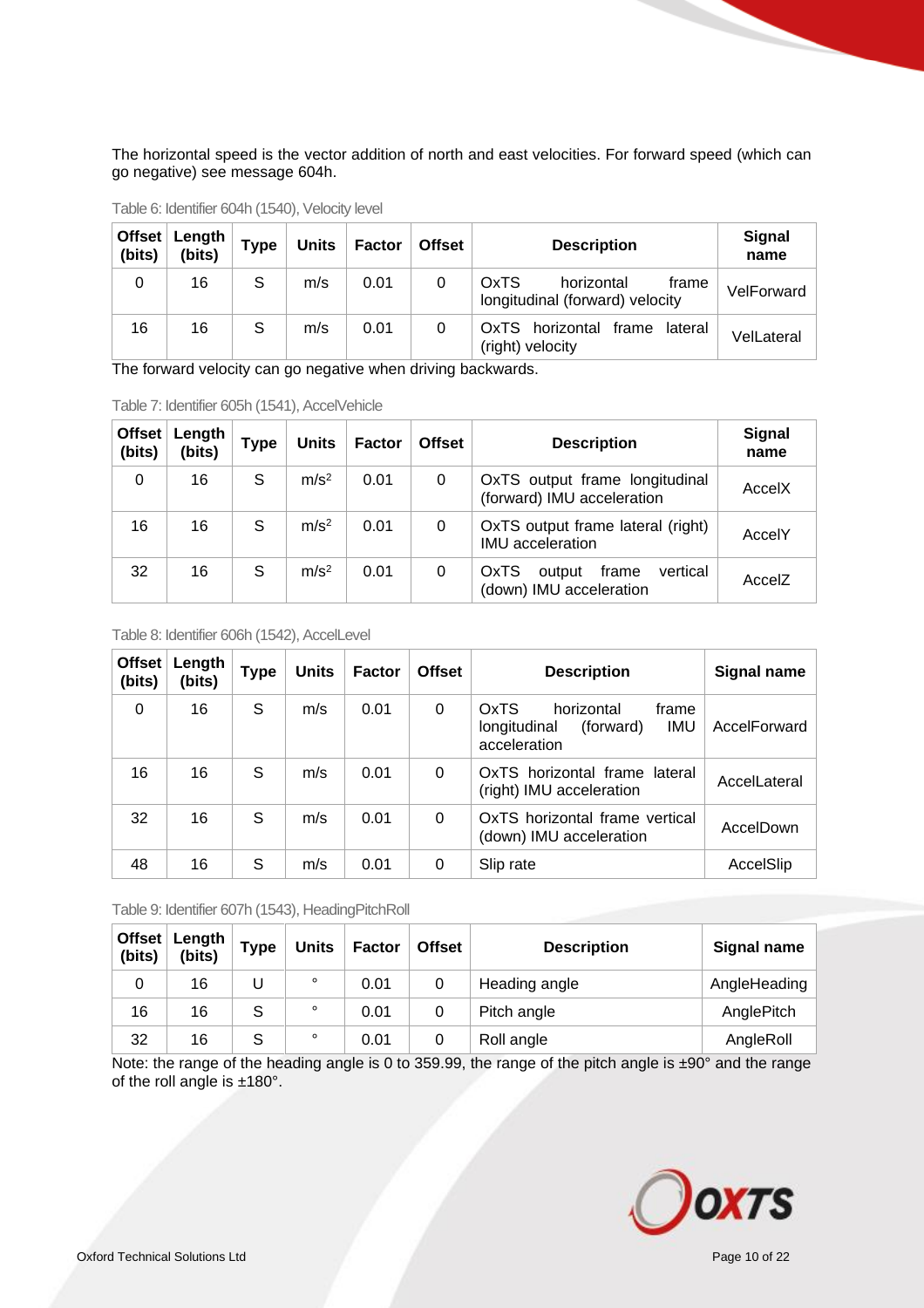| <b>Offset</b><br>(bits) | Length<br>(bits) | <b>Type</b> | <b>Units</b> | <b>Factor</b> | <b>Offset</b> | <b>Description</b>                                                    | <b>Signal name</b> |
|-------------------------|------------------|-------------|--------------|---------------|---------------|-----------------------------------------------------------------------|--------------------|
| 0                       | 16               | S           | $\degree$ /s | 0.01          | 0             | OxTS output frame longitudinal<br>(forward) IMU angular rate          | AngRateX           |
| 16                      | 16               | S           | $\degree$ /s | 0.01          | 0             | <b>OxTS</b><br>lateral<br>output<br>frame<br>(right) IMU angular rate | AngRateY           |
| 32                      | 16               | S           | $\degree$ /s | 0.01          | 0             | <b>OxTS</b><br>frame<br>vertical<br>output<br>(down) IMU angular rate | AngRateZ           |

<span id="page-10-0"></span>Table 10: Identifier 608h (1544), RateVehicle

<span id="page-10-1"></span>Table 11: Identifier 609h (1545), RateLevel

| <b>Offset</b><br>(bits) | Length<br>(bits) | <b>Type</b> | <b>Units</b> | <b>Factor</b> | <b>Offset</b> | <b>Description</b>                                                                     | Signal name    |
|-------------------------|------------------|-------------|--------------|---------------|---------------|----------------------------------------------------------------------------------------|----------------|
| 0                       | 16               | S           | $\degree$ /s | 0.01          | 0             | OxTS<br>frame<br>horizontal<br><b>IMU</b><br>(forward)<br>longitudinal<br>angular rate | AngRateForward |
| 16                      | 16               | S           | $\degree$ /s | 0.01          | 0             | OxTS<br>frame<br>horizontal<br>(right) IMU<br>lateral<br>angular<br>rate               | AngRateLateral |
| 32                      | 16               | S           | $\degree$ /s | 0.01          | 0             | OxTS<br>horizontal<br>frame<br>vertical (down) IMU angular<br>rate                     | AngRateDown    |

See message 608h for roll angular rate. The definition of roll rate used in this manual is consistent with the Euler angles used to output roll, pitch and heading; therefore the roll angular rate is the same as the pitched x-angular rate or the body x-angular rate. The forward angular rate is the rotation about the axis which is horizontal.

<span id="page-10-2"></span>

| Table 12: Identifier 60Ah (1546), TrackSlipCurvature |  |
|------------------------------------------------------|--|
|------------------------------------------------------|--|

| Offset<br>(bits) | Length<br>(bits) | <b>Type</b> | <b>Units</b> | Factor | <b>Offset</b> | <b>Description</b> | Signal name |
|------------------|------------------|-------------|--------------|--------|---------------|--------------------|-------------|
| 0                | 16               |             | $\circ$      | 0.01   |               | Track angle        | AngleTrack  |
| 16               | 16               | S           | $\circ$      | 0.01   |               | Slip angle         | AngleSlip   |
| 32               | 16               | S           | 1/m          | 0.0001 |               | Curvature          | Curvature   |

Note that the slip angle will be close to 180° when driving backwards.

| (bits) | <sub>⊦</sub> Offset ∣ Length<br>(bits) | <b>Type</b> | <b>Units</b> | <b>Factor</b> | <b>Offset</b> | <b>Description</b>                     | Signal name             |
|--------|----------------------------------------|-------------|--------------|---------------|---------------|----------------------------------------|-------------------------|
| 0      | 32                                     |             | m            | 0.001         | 0             | Horizontal<br>distance<br>with<br>hold | <b>DistanceWithHold</b> |
| 32     | 32                                     |             | m            | 0.001         | 0             | Horizontal distance without<br>hold    | <b>Distance</b>         |

<span id="page-10-3"></span>Table 13: Identifier 60Bh (1547), Distance

Note: Distance with hold will not increase when the INS measures a speed less than 0.2 m/s whereas the Distance field will drift by the noise of the INS when stationary. The distances start from zero when the INS is powered up.

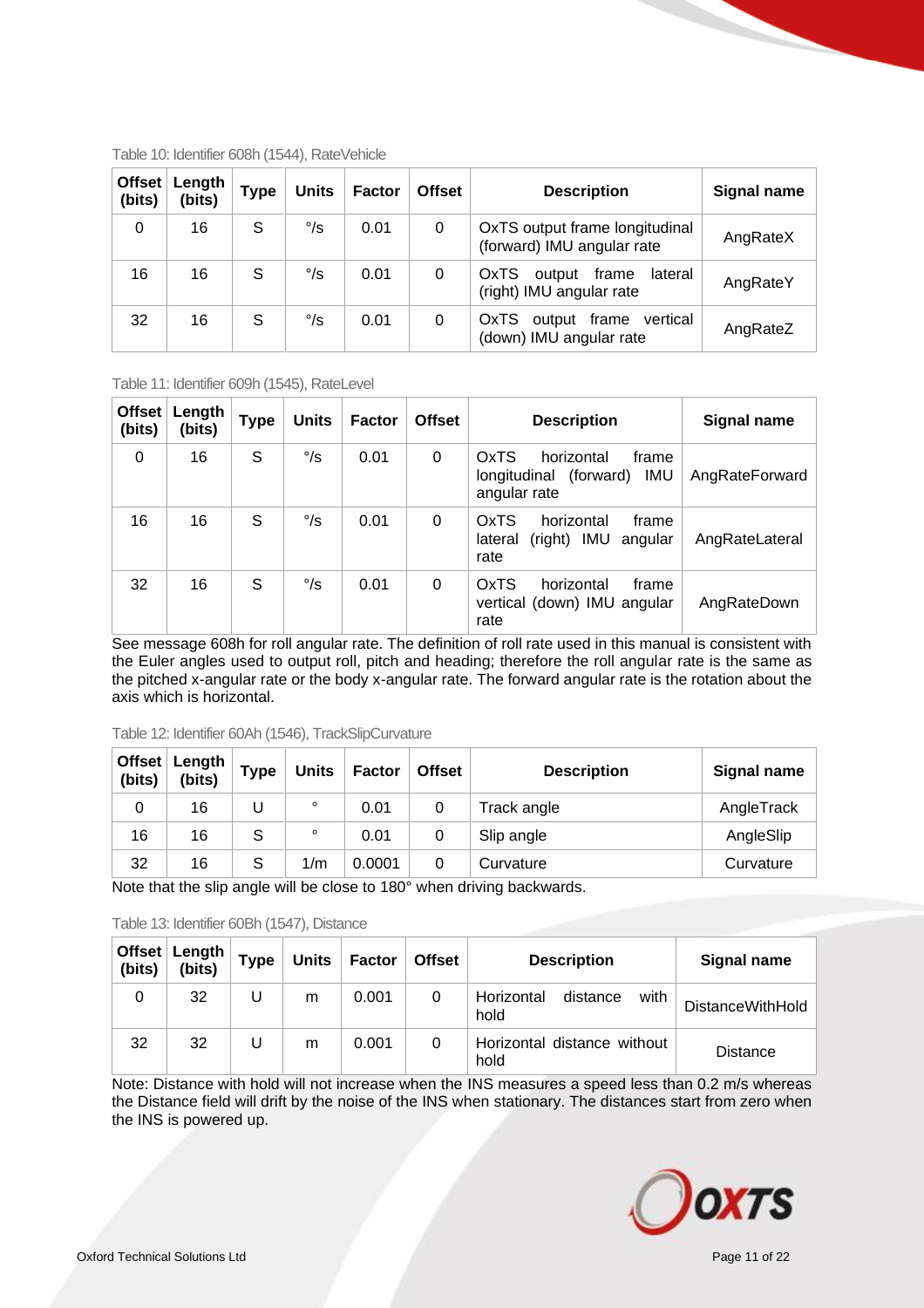| (bits) | Offset Length<br>(bits) | <b>Type</b> | <b>Units</b> | Factor | <b>Offset</b> | <b>Description</b>                   | <b>Signal name</b> |
|--------|-------------------------|-------------|--------------|--------|---------------|--------------------------------------|--------------------|
| 0      | 32                      | S           | m            | 0.0001 | 0             | Distance from origin along<br>x-axis | PosLocalX          |
| 32     | 32                      | S           | m            | 0.0001 | 0             | Distance from origin along<br>y-axis | PosLocalY          |

<span id="page-11-0"></span>Table 14: Identifier 60Ch (1548), PosLocal

Note: The origin is set using the local co-ordinates option in NAVconfig. The convention used for the local co-ordinates uses a right-handed set with the z-axis up.

<span id="page-11-1"></span>Table 15: Identifier 60Dh (1549), VelYawLocal

| <b>Offset</b><br>(bits) | Length<br>(bits) | <b>Type</b> | <b>Units</b> | Factor | <b>Offset</b> | <b>Description</b>                                  | Signal name     |
|-------------------------|------------------|-------------|--------------|--------|---------------|-----------------------------------------------------|-----------------|
| 0                       | 16               | S           | m/s          | 0.01   | 0             | Velocity along the x-axis                           | VelLocalX       |
| 16                      | 16               | S           | m/s          | 0.01   | 0             | Velocity along the y-axis                           | VelLocalY       |
| 32                      | 16               | S           | $\circ$      | 0.01   | 0             | Yaw angle                                           | AngleLocalYaw   |
| 48                      | 16               | S           | $\circ$      | 0.01   | 0             | Track<br>angle<br>local<br><i>in</i><br>coordinates | AngleLocalTrack |

Note: The convention used for the local co-ordinates uses a right-handed set with the z-axis up.

| Offset<br>(bits) | Length<br>(bits) | Type | <b>Units</b>              | Factor | <b>Offset</b> | <b>Description</b>                                                                                | Signal name |
|------------------|------------------|------|---------------------------|--------|---------------|---------------------------------------------------------------------------------------------------|-------------|
| 0                | 16               | S    | $\degree$ /s <sup>2</sup> | 0.1    | 0             | <b>OxTS</b><br>frame<br>output<br><b>IMU</b><br>(forward)<br>longitudinal<br>angular acceleration | AngAccelX   |
| 16               | 16               | S    | $\degree$ /s <sup>2</sup> | 0.1    | 0             | OxTS output frame lateral<br><b>IMU</b><br>(right)<br>angular<br>acceleration                     | AngAccelY   |
| 32               | 16               | S    | $\degree$ /s <sup>2</sup> | 0.1    | 0             | OxTS output frame vertical<br><b>IMU</b><br>(down)<br>angular<br>acceleration                     | AngAccelZ   |

<span id="page-11-2"></span>Table 16: Identifier 60Eh (1550), AngAccelVehicle

<span id="page-11-3"></span>Table 17: Identifier 60Fh (1551), AngAccelLevel

| (bits) | Offset   Length<br>(bits) | <b>Type</b> | <b>Units</b>              | <b>Factor</b> | <b>Offset</b> | <b>Description</b>                                                                | <b>Signal name</b> |
|--------|---------------------------|-------------|---------------------------|---------------|---------------|-----------------------------------------------------------------------------------|--------------------|
| 0      | 16                        | S           | $\degree$ /s <sup>2</sup> | 0.1           | 0             | OxTS<br>horizontal<br>frame<br>longitudinal (forward) IMU<br>angular acceleration | AngAccelForward    |
| 16     | 16                        | S           | $\degree$ /s <sup>2</sup> | 0.1           | 0             | OxTS<br>horizontal<br>frame<br>lateral (right) IMU angular<br>acceleration        | AngAccelLateral    |

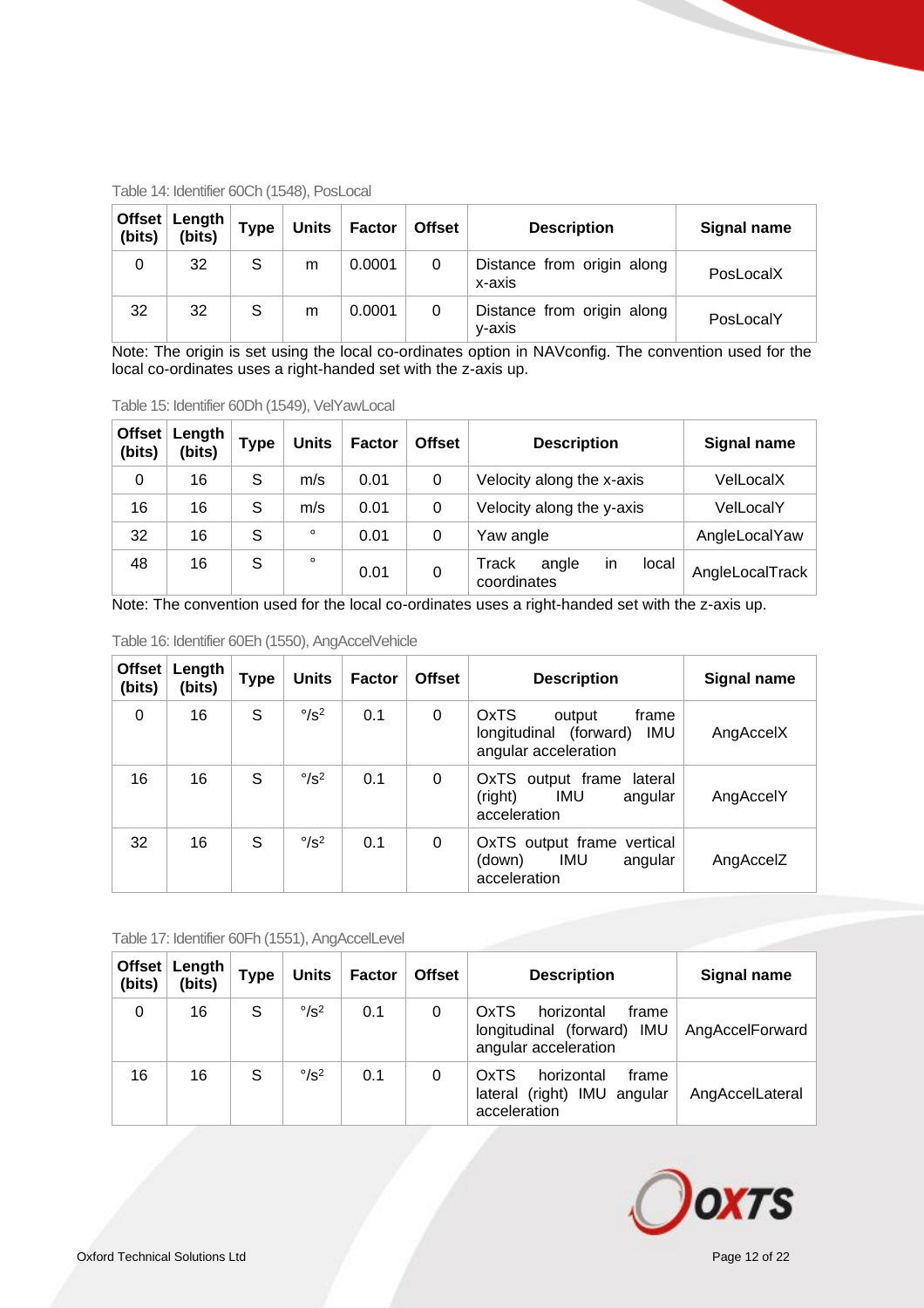| າາ<br>ےت | 16 | $\degree$ /s <sup>2</sup> |  | <b>OxTS</b><br>horizontal<br>trame<br>vertical (down) IMU angular | AngAccelDown |
|----------|----|---------------------------|--|-------------------------------------------------------------------|--------------|
|          |    |                           |  | acceleration                                                      |              |

| Offset<br>(bits) | Length<br>(bits) | <b>Type</b> | Units   | <b>Factor</b> | <b>Offset</b> | <b>Description</b>                 | Signal name      |
|------------------|------------------|-------------|---------|---------------|---------------|------------------------------------|------------------|
| 0                | 16               | U           | $\circ$ | 0.01          | 0             | Measurement point 1 track<br>angle | AngleTrackPoint1 |
| 16               | 16               | S           | $\circ$ | 0.01          | 0             | Measurement point 1 slip<br>angle  | AngleSlipPoint1  |
| 32               | 16               | S           | 1/m     | 0.0001        | 0             | Measurement<br>point<br>curvature  | CurvaturePoint1  |

<span id="page-12-0"></span>Table 18: Identifier 620h (1568), TrackSlipCurvaturePoint1

Note that the slip angle of point 1 will be close to 180° when driving backwards.

<span id="page-12-1"></span>

| Table 19: Identifier 621h (1569), TrackSlipCurvaturePoint2                                  |    |   |         |        |               |                                        |                    |  |  |  |  |
|---------------------------------------------------------------------------------------------|----|---|---------|--------|---------------|----------------------------------------|--------------------|--|--|--|--|
| <b>Offset</b><br>Length<br><b>Units</b><br><b>Type</b><br><b>Factor</b><br>(bits)<br>(bits) |    |   |         |        | <b>Offset</b> | <b>Description</b>                     | <b>Signal name</b> |  |  |  |  |
| 0                                                                                           | 16 | U | $\circ$ | 0.01   | 0             | Measurement point 2 track<br>angle     | AngleTrackPoint2   |  |  |  |  |
| 16                                                                                          | 16 | S | $\circ$ | 0.01   | 0             | Measurement point 2 slip<br>angle      | AngleSlipPoint2    |  |  |  |  |
| 32                                                                                          | 16 | S | 1/m     | 0.0001 | 0             | 2<br>Measurement<br>point<br>curvature | CurvaturePoint2    |  |  |  |  |

Note that the slip angle of point 2 will be close to 180° when driving backwards.

<span id="page-12-2"></span>Table 20: Identifier 622h (1570), TrackSlipCurvaturePoint3

| Offset<br>(bits) | Length<br>(bits) | <b>Type</b> | <b>Units</b> | <b>Factor</b> | <b>Offset</b> | <b>Description</b>                     | Signal name      |
|------------------|------------------|-------------|--------------|---------------|---------------|----------------------------------------|------------------|
| 0                | 16               | U           | $\circ$      | 0.01          | 0             | Measurement point 3 track<br>angle     | AngleTrackPoint3 |
| 16               | 16               | S           | $\circ$      | 0.01          | 0             | Measurement point 3 slip<br>angle      | AngleSlipPoint3  |
| 32               | 16               | S           | 1/m          | 0.0001        | 0             | 3<br>Measurement<br>point<br>curvature | CurvaturePoint3  |

Note that the slip angle of point 3 will be close to 180° when driving backwards.

<span id="page-12-3"></span>

| (bits) | Offset Length<br>(bits) | <b>Type</b> | <b>Units</b> | <b>Factor</b> | <b>Offset</b> | <b>Description</b>                 | Signal name      |
|--------|-------------------------|-------------|--------------|---------------|---------------|------------------------------------|------------------|
|        | 16                      | U           | $\circ$      | 0.01          | 0             | Measurement point 4 track<br>angle | AngleTrackPoint4 |
| 16     | 16                      | S           | $\circ$      | 0.01          | 0             | Measurement point 4 slip<br>angle  | AngleSlipPoint4  |

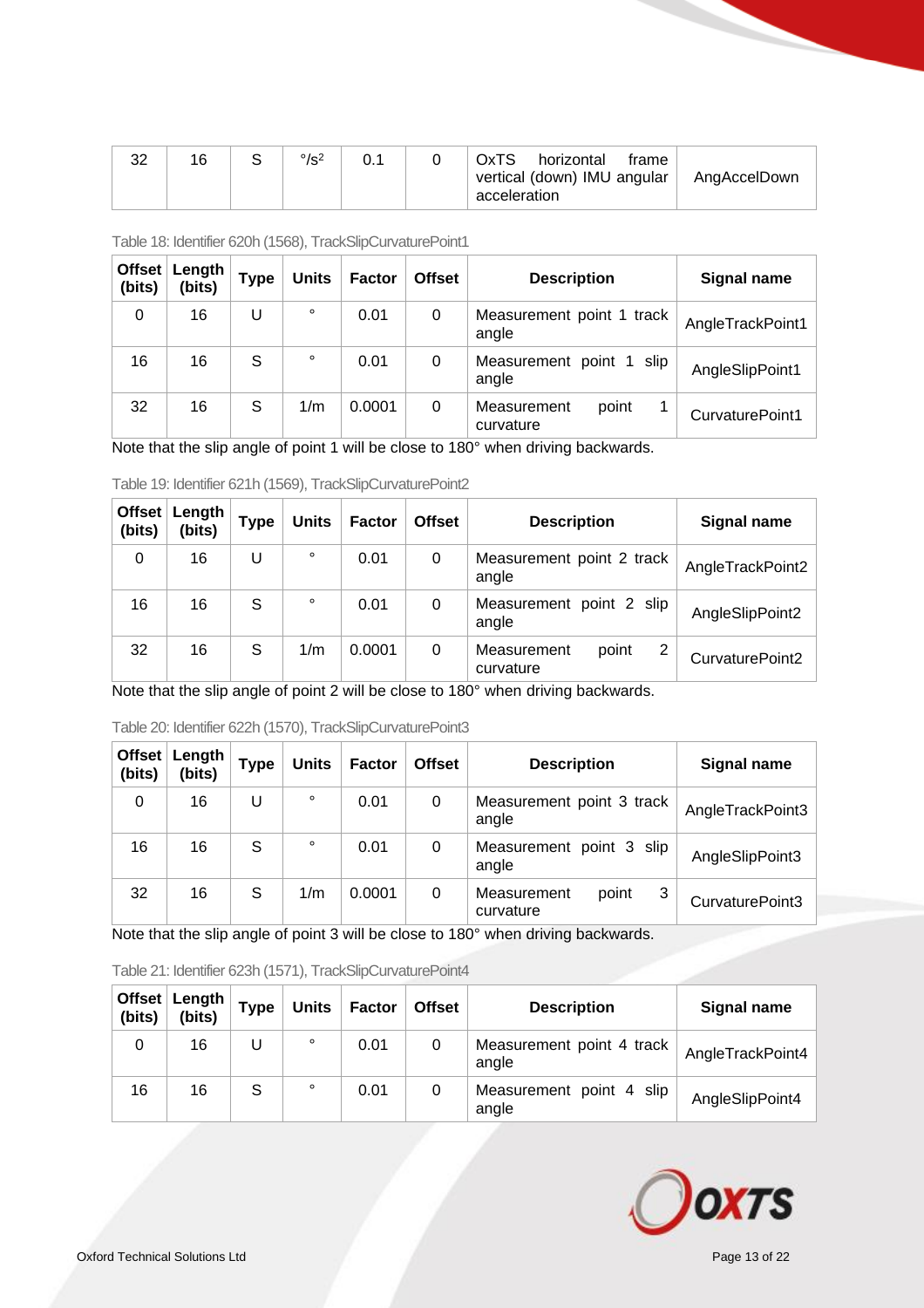| $\sim$<br>ັ | ^<br>È |  | $\sim$<br>,,,,, | $.000^{\star}$ |  | Measurement<br>curvature | point | ↵ | CurvaturePoint4 |
|-------------|--------|--|-----------------|----------------|--|--------------------------|-------|---|-----------------|
|-------------|--------|--|-----------------|----------------|--|--------------------------|-------|---|-----------------|

Note that the slip angle of point 4 will be close to 180° when driving backwards.

| Offset<br>(bits) | Length<br>(bits) | <b>Type</b> | <b>Units</b> | <b>Factor</b> | <b>Offset</b> | <b>Description</b>                          | Signal name          |
|------------------|------------------|-------------|--------------|---------------|---------------|---------------------------------------------|----------------------|
| 0                | 16               | U           | $\circ$      | 0.01          | 0             | Heading relative to the<br>road surface     | AngleHeadingFromSurf |
| 16               | 16               | S           | $\circ$      | 0.01          | 0             | relative<br>Pitch<br>to the<br>road surface | AnglePitchFromSurf   |
| 32               | 16               | S           | $\circ$      | 0.01          | 0             | Roll relative to the road<br>surface        | AngleRollFromSurf    |

<span id="page-13-0"></span>Table 22: Identifier 624h (1572), HeadingPitchRollFromSurf

Note: the range of heading is 0 to 360°; the range of pitch is ±90°; the range of roll is ±180°. The road surface angle needs to be defined in order for these measurements to be active.

| <b>Offset</b><br>(bits) | Length<br>(bits) | <b>Type</b> | <b>Units</b> | Factor | <b>Offset</b> | <b>Description</b>                     | Signal name      |
|-------------------------|------------------|-------------|--------------|--------|---------------|----------------------------------------|------------------|
| 0                       | 16               |             | $\circ$      | 0.01   | 0             | Measurement point 5 track<br>angle     | AngleTrackPoint5 |
| 16                      | 16               | S           | $\circ$      | 0.01   | 0             | Measurement point 5 slip<br>angle      | AngleSlipPoint5  |
| 32                      | 16               | S           | 1/m          | 0.0001 | 0             | 5<br>Measurement<br>point<br>curvature | CurvaturePoint5  |

<span id="page-13-1"></span>Table 23: Identifier 625h (1573), TrackSlipCurvaturePoint5

Note that the slip angle of point 5 will be close to 180° when driving backwards.

| Offset<br>(bits) | Length<br>(bits) | <b>Type</b> | <b>Units</b> | <b>Factor</b> | <b>Offset</b> | <b>Description</b>                     | <b>Signal name</b> |
|------------------|------------------|-------------|--------------|---------------|---------------|----------------------------------------|--------------------|
| 0                | 16               | U           | $\circ$      | 0.01          | 0             | Measurement point 6 track<br>angle     | AngleTrackPoint6   |
| 16               | 16               | S           | $\circ$      | 0.01          | 0             | Measurement point 6 slip<br>angle      | AngleSlipPoint6    |
| 32               | 16               | S           | 1/m          | 0.0001        | 0             | 6<br>Measurement<br>point<br>curvature | CurvaturePoint6    |

<span id="page-13-2"></span>Table 24: Identifier 626h (1574), TrackSlipCurvaturePoint6

Note that the slip angle of point 6 will be close to 180° when driving backwards.

<span id="page-13-3"></span>

| (bits) | Offset   Length  <br>(bits) | <b>Type</b> | <b>Units</b> | Factor | <b>Offset</b> | <b>Description</b>                 | Signal name      |
|--------|-----------------------------|-------------|--------------|--------|---------------|------------------------------------|------------------|
| 0      | 16                          |             | $\circ$      | 0.01   | 0             | Measurement point 7 track<br>angle | AngleTrackPoint7 |
| 16     | 16                          | S           | $\circ$      | 0.01   | 0             | Measurement point 7 slip<br>angle  | AngleSlipPoint7  |

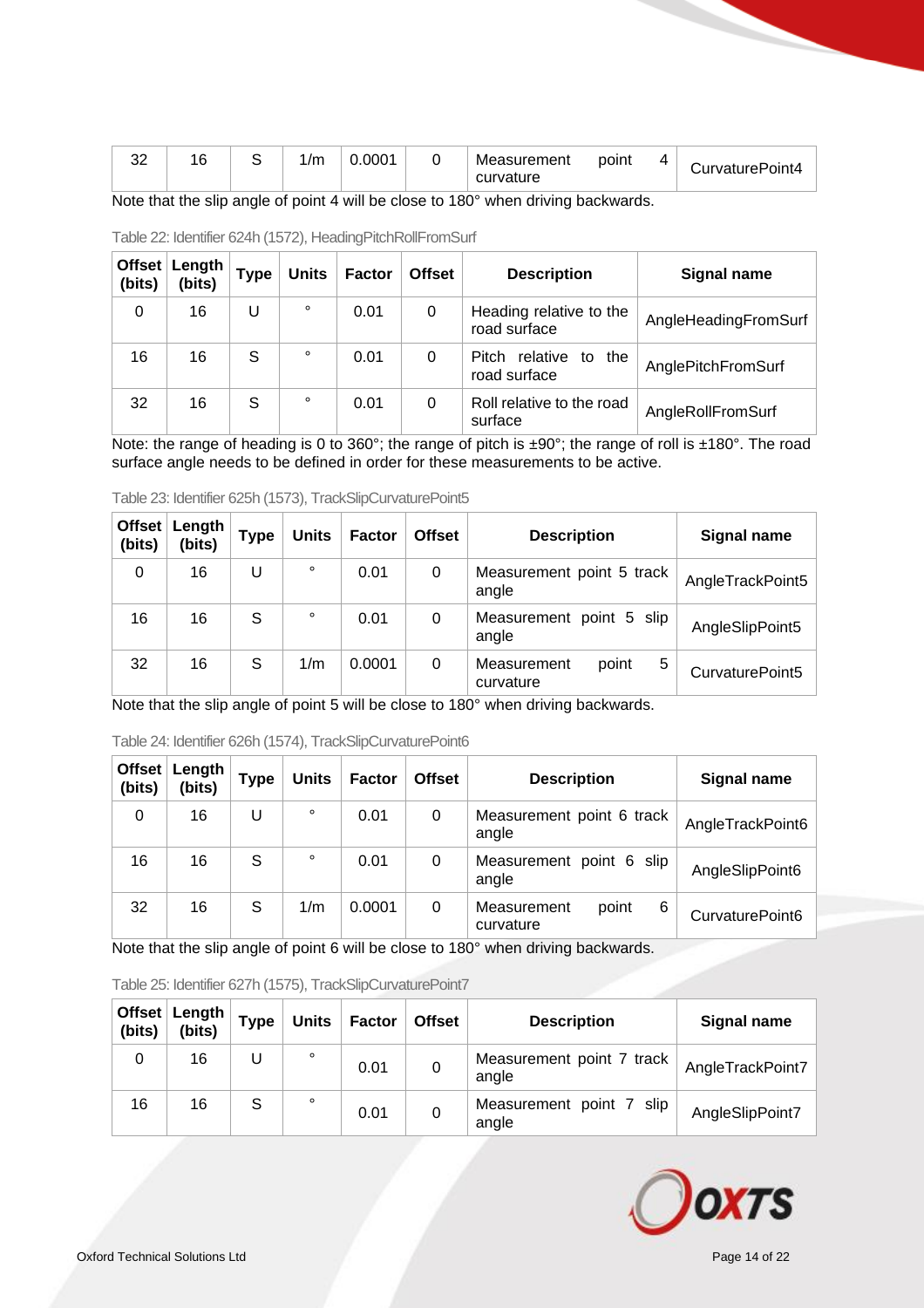| $\sim$<br>ັ                                      | $\epsilon$<br>ັ                         |                                        | 1/m                                        | 0.0001                  | Measurement<br>curvature | point                                                                       | CurvaturePoint7 |
|--------------------------------------------------|-----------------------------------------|----------------------------------------|--------------------------------------------|-------------------------|--------------------------|-----------------------------------------------------------------------------|-----------------|
| ____<br>the contract of the contract of the con- | ____<br>the contract of the contract of | the company's company's company's com- | _____<br>the company's company's company's | the control of the con- |                          | the contract of the contract of the con-<br>the contract of the contract of |                 |

Note that the slip angle of point 7 will be close to 180° when driving backwards.

| Offset<br>(bits) | Length<br>(bits) | Type | <b>Units</b> | Factor | <b>Offset</b> | <b>Description</b>                     | Signal name      |
|------------------|------------------|------|--------------|--------|---------------|----------------------------------------|------------------|
| 0                | 16               | U    | $\circ$      | 0.01   | 0             | Measurement point 8 track<br>angle     | AngleTrackPoint8 |
| 16               | 16               | S    | $\circ$      | 0.01   | 0             | Measurement point 8 slip<br>angle      | AngleSlipPoint8  |
| 32               | 16               | S    | 1/m          | 0.0001 | 0             | 8<br>Measurement<br>point<br>curvature | CurvaturePoint8  |

<span id="page-14-0"></span>Table 26: Identifier 628h (1576), TrackSlipCurvaturePoint8

Note that the slip angle of point 8 will be close to 180° when driving backwards.

<span id="page-14-1"></span>

| Table 27: Identifier 629h (1577), ApproxLatitudeLongitude |  |
|-----------------------------------------------------------|--|
|                                                           |  |

| (bits) | ∣ Offset ∣ Length<br>(bits) | <b>Type</b> | <b>Units</b> | Factor | <b>Offset</b> | <b>Description</b>    | Signal name  |
|--------|-----------------------------|-------------|--------------|--------|---------------|-----------------------|--------------|
|        | 32                          | S           | $\circ$      | $le-7$ |               | Approximate latitude  | ApproxPosLat |
| 32     | 32                          | S           | $\circ$      | $le-7$ |               | Approximate longitude | ApproxPosLon |

Before initialisation the approximate latitude and longitude message will have the GNSS measurement of latitude and longitude (at the GNSS antenna location). After initialisation it will contain the same latitude and longitude as message 601h.

#### <span id="page-14-2"></span>Table 28: Identifier 62Ah (1578), ApproxAltitude

| (bits) | Offset Length<br>(bits) | <b>Type</b> |   | Units   Factor   Offset | <b>Description</b>   | Signal name  |
|--------|-------------------------|-------------|---|-------------------------|----------------------|--------------|
|        | 32                      |             | m | 0.001                   | Approximate altitude | ApproxPosAlt |

By default, the altitude is output relative to mean sea level, not WGS 84. See altitude in the NCOM description for information on how to change this. Before initialisation the approximate altitude message will have the GNSS measurement of altitude (at the GNSS antenna location). After initialisation it will contain the same altitude as message 602h.

<span id="page-14-3"></span>

| Table 29: Identifier 62Bh (1579), ApproxVelocity |  |
|--------------------------------------------------|--|
|--------------------------------------------------|--|

| <b>Offset</b><br>(bits) | Length<br>(bits) | <b>Type</b> | <b>Units</b> | <b>Factor</b> | <b>Offset</b> | <b>Description</b>                                              | <b>Signal name</b> |
|-------------------------|------------------|-------------|--------------|---------------|---------------|-----------------------------------------------------------------|--------------------|
| 0                       | 16               | S           | m/s          | 0.01          | 0             | <b>OxTS</b><br>NED.<br>Approximate<br>frame north velocity      | ApproxVelNorth     |
| 16                      | 16               | S           | m/s          | 0.01          | 0             | <b>NED</b><br><b>OxTS</b><br>Approximate<br>frame east velocity | ApproxVelEast      |
| 32                      | 16               | S           | m/s          | 0.01          | $\Omega$      | Approximate<br>NED<br><b>OxTS</b><br>vertical (down) velocity   | ApproxVelDown      |
| 48                      | 16               | U           | m/s          | 0.01          | 0             | horizontal<br>Approximate<br>speed                              | ApproxSpeed2D      |

Before initialisation, the approximate velocity message will have the GNSS measurement of velocity (at the GNSS antenna location). After initialisation it will contain the same altitude as message 603h.

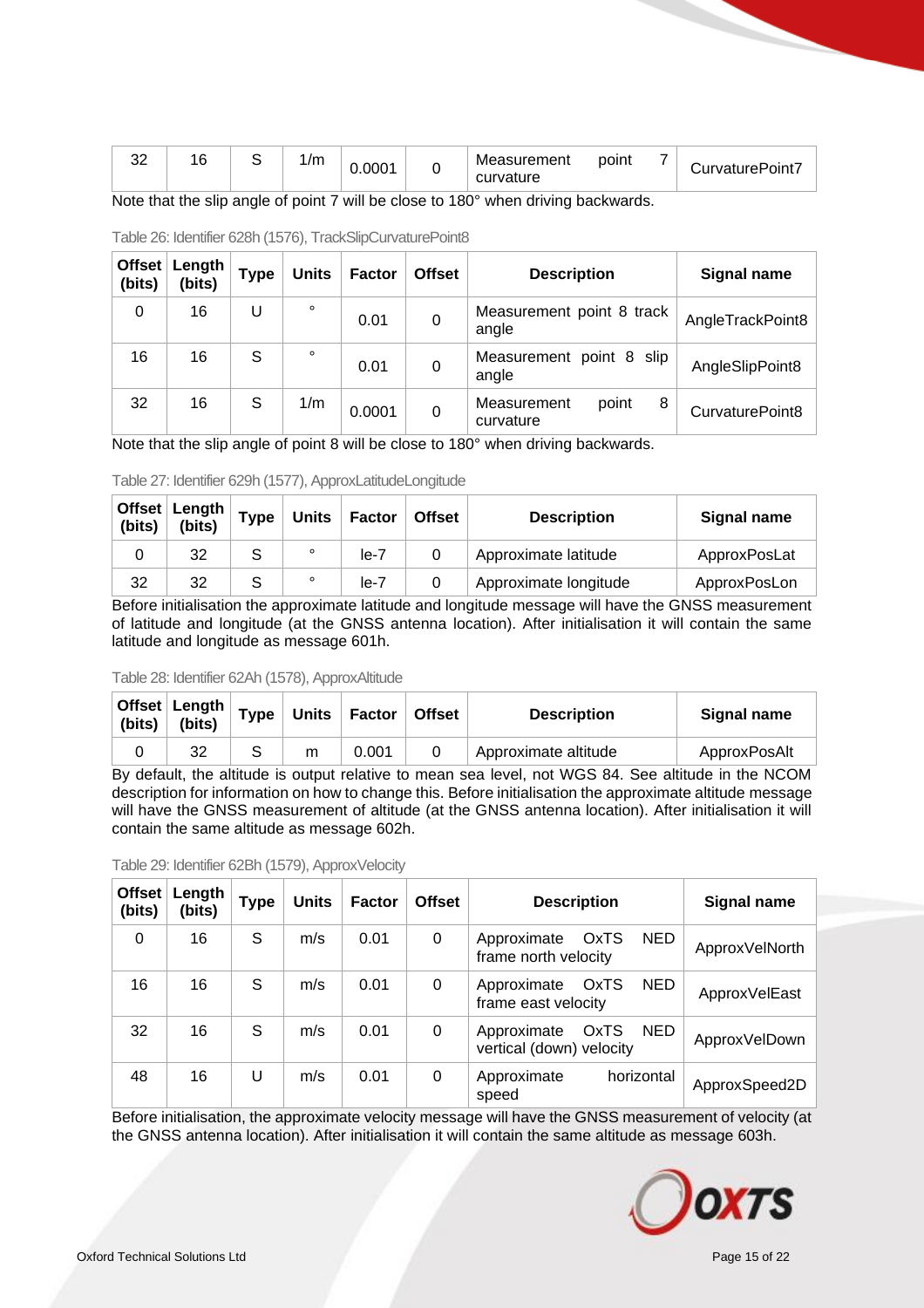| Offset<br>(bits) | Length<br>(bits) | Type | <b>Units</b> | <b>Factor</b> | <b>Offset</b> | <b>Description</b>                                       | Signal name                   |
|------------------|------------------|------|--------------|---------------|---------------|----------------------------------------------------------|-------------------------------|
| 0                | 8                | U    |              |               | 0             | TTL signal level (0 low,<br>1 high, 255 unknown)         | SignalLevelFalling            |
| 8                | 8                | U    |              |               | 0             | Trigger<br>count.<br>increments with each<br>new trigger | TriggerCountFalling           |
| 16               | 16               | U    | S            | 0.0002        | 0             | Time since last trigger                                  | <b>TriggerTimeFalling</b>     |
| 32               | 32               | U    | m            | 0.001         | 0             | Distance with hold since<br>last trigger                 | <b>TriggerDistanceFalling</b> |

#### <span id="page-15-0"></span>Table 30: Identifier 62Dh (1581), FallingTrigger

<span id="page-15-1"></span>Table 31: Identifier 62Eh (1582), RisingTrigger

| <b>Offset</b><br>(bits) | Length<br>(bits) | Type | <b>Units</b> | <b>Factor</b> | <b>Offset</b> | <b>Description</b>                                             | Signal name               |
|-------------------------|------------------|------|--------------|---------------|---------------|----------------------------------------------------------------|---------------------------|
| 0                       | 8                | U    |              |               | 0             | TTL signal level (0 low,<br>1 high, 255 unknown)               | SignalLevelRising         |
| 8                       | 8                | U    |              |               | 0             | Trigger<br>count,<br>with<br>increments<br>each<br>new trigger | <b>TriggerCountRising</b> |
| 16                      | 16               | U    | S            | 0.0002        | 0             | Time since last trigger                                        | <b>TriggerTimeRising</b>  |
| 32                      | 32               | U    | m            | 0.001         | 0             | Distance with hold since<br>last trigger                       | TriggerDistanceRising     |

#### <span id="page-15-2"></span>Table 32: Identifier 62Fh (1583), PosLocalNE

| (bits) | Offset Length<br>(bits) | <b>Type</b> | Units $ $ | Factor | Offset | <b>Description</b> | Signal name   |
|--------|-------------------------|-------------|-----------|--------|--------|--------------------|---------------|
|        | 32                      | S           | m         | 0.0001 |        | Northing           | PosLocalNorth |
| 32     | 32                      | S           | m         | 0.0001 |        | Easting            | PosLocalEast  |

#### <span id="page-15-3"></span>Table 33: Identifier 630h (1584), MilliTime

| (bits) | Offset   Length<br>(bits) | <b>Type</b> | <b>Units</b> | <b>Factor</b> | <b>Offset</b> | <b>Description</b>                            | Signal name      |
|--------|---------------------------|-------------|--------------|---------------|---------------|-----------------------------------------------|------------------|
| 0      | 48                        | S           | ms           |               | 0             | Milliseconds since the start<br>of GPS time   | MilliTime        |
| 0      | 48                        | S           | s            | 0.001         | 0             | Seconds since the start of<br><b>GPS</b> time | MilliTimeSeconds |
| 48     | 8                         | S           | s            |               | 0             | <b>GPS UTC offset</b>                         | <b>UtcOffset</b> |

Note: MilliTime and MilliTimeSeonds both refer to the same bits on the CAN bus—however they are decoded twice with a different scale in the DBC file. MilliTime needs to be stored as a signed 64-bit integer value as the current value already exceeds the limits of a 32-bit integer, however this is not supported by all CAN software. To overcome that problem MilliTimeSeconds can be stored as a 32-bit double-precision value, however limitations in the double-precision format mean there may be an error

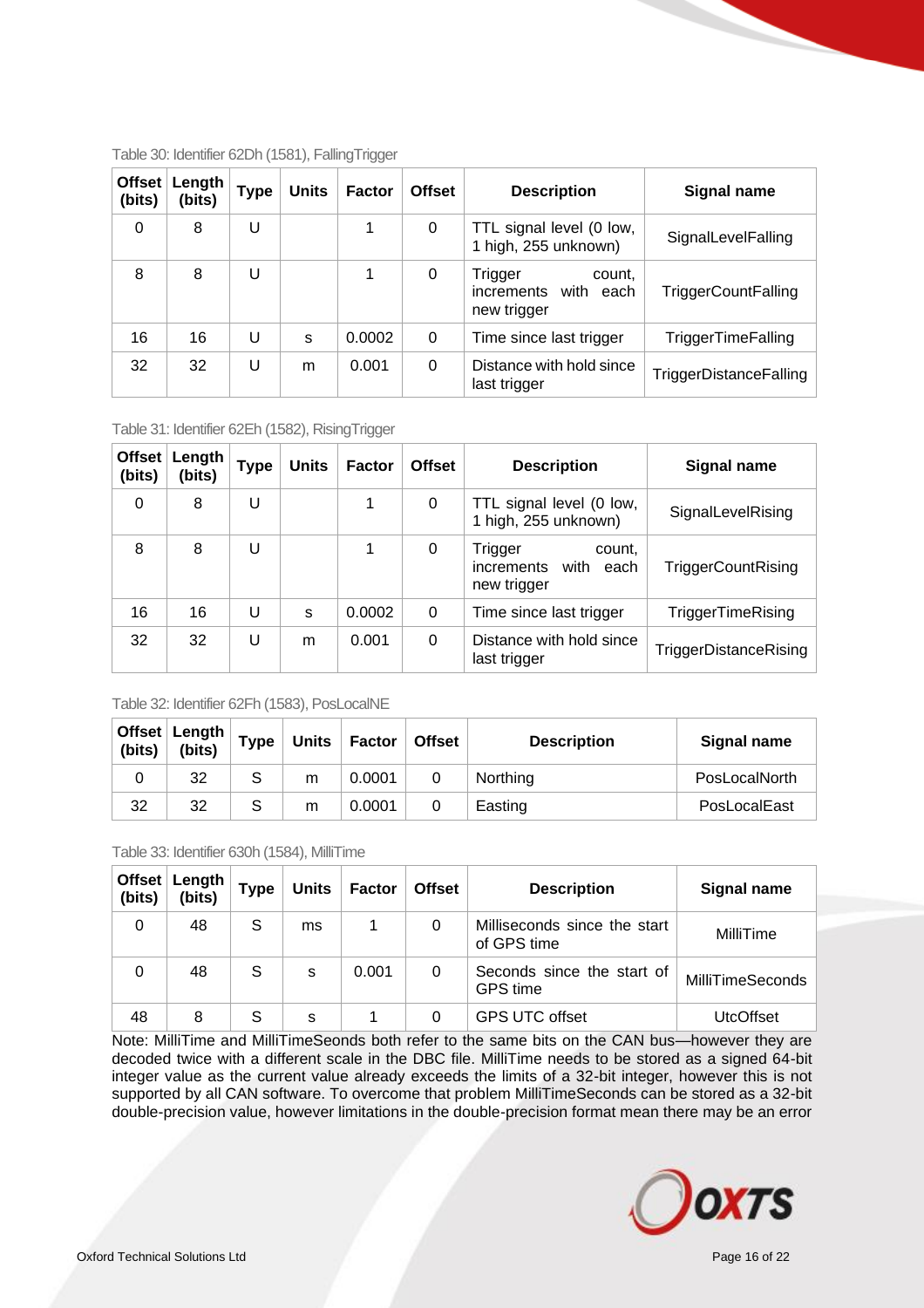of up to 5 ms and the resulting decimal numbers may contain rounding errors. Where possible MilliTime should be used, otherwise use MilliTimeSeconds with care.

| Offset<br>(bits) | Length<br>(bits) | <b>Type</b> | <b>Units</b> | <b>Factor</b> | <b>Offset</b> | <b>Description</b>   | <b>Signal name</b>   |
|------------------|------------------|-------------|--------------|---------------|---------------|----------------------|----------------------|
| 0                | 16               | S           | $\circ$      | 0.01          | 0             | ISO 8855 yaw angle   | IsoYawAngle          |
| 16               | 16               | S           | $\circ$      | 0.01          | 0             | ISO 8855 pitch angle | <b>IsoPitchAngle</b> |
| 32               | 16               | S           | $\circ$      | 0.01          | 0             | ISO 8855 roll angle  | IsoRollAngle         |

<span id="page-16-0"></span>Table 34: Identifier 633h (1587), IsoOrientation

<span id="page-16-1"></span>Table 35: Identifier 634h (1588), IsoVsVelocity

| Offset<br>(bits) | Length<br>(bits) | Type | <b>Units</b> | <b>Factor</b> | <b>Offset</b> | <b>Description</b>                                                            | Signal name                  |
|------------------|------------------|------|--------------|---------------|---------------|-------------------------------------------------------------------------------|------------------------------|
| 0                | 16               | S    | m/s          | 0.01          | $\Omega$      | <b>ISO</b><br>8855<br>vehicle<br>longitudinal<br>system<br>(forward) velocity | IsoVsLongitudinalVelocity    |
| 16               | 16               | S    | m/s          | 0.01          | $\Omega$      | ISO.<br>8855<br>vehicle<br>system lateral (left)<br>velocity                  | IsoVsLateralVelocity         |
| 32               | 16               | S    | m/s          | 0.01          | 0             | 8855<br>vehicle<br><b>ISO</b><br>system vertical (up)<br>velocity             | <b>IsoVsVerticalVelocity</b> |

<span id="page-16-2"></span>Table 36: Identifier 635h (1589), IsoVsAcceleration

| Offset<br>(bits) | Length<br>(bits) | <b>Type</b> | <b>Units</b>     | <b>Factor</b> | <b>Offset</b> | <b>Description</b>                                               | <b>Signal name</b>            |
|------------------|------------------|-------------|------------------|---------------|---------------|------------------------------------------------------------------|-------------------------------|
| 0                | 16               | S           | m/s <sup>2</sup> | 0.01          | $\Omega$      | ISO 8855 vehicle<br>system<br>longitudinal<br>(forward) velocity | IsoVsLongitudinalAcceleration |
| 16               | 16               | S           | m/s <sup>2</sup> | 0.01          | 0             | ISO 8855 vehicle<br>lateral<br>system<br>(left) velocity         | IsoVsLateralAcceleration      |
| 32               | 16               | S           | m/s <sup>2</sup> | 0.01          | 0             | ISO 8855 vehicle<br>vertical<br>system<br>(up) velocity          | IsoVsVerticalAcceleration     |

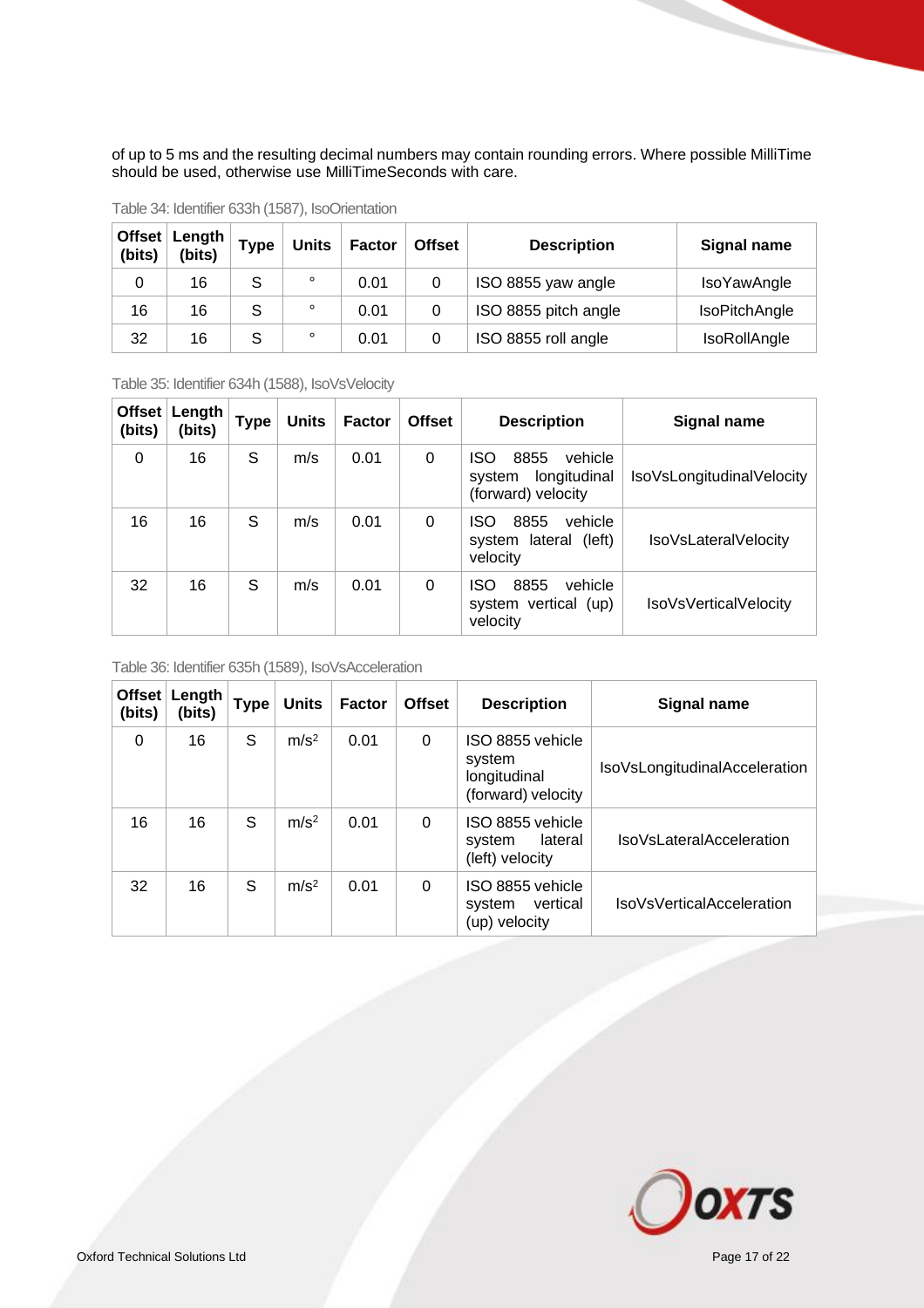| Offset<br>(bits) | Length<br>(bits) | Type | <b>Units</b>      | <b>Factor</b> | <b>Offset</b> | <b>Description</b>                                                                | <b>Signal name</b>       |
|------------------|------------------|------|-------------------|---------------|---------------|-----------------------------------------------------------------------------------|--------------------------|
| 0                | 16               | S    | $\frac{\circ}{s}$ | 0.01          | 0             | <b>ISO</b><br>8855<br>vehicle<br>system roll (longitudinal<br>angular) velocity   | <b>IsoVsRoIIVelocity</b> |
| 16               | 16               | S    | $\frac{\circ}{s}$ | 0.01          | $\Omega$      | vehicle<br><b>ISO</b><br>8855<br>(lateral<br>pitch<br>system<br>angular) velocity | IsoVsPitchVelocity       |
| 32               | 16               | S    | $\frac{\circ}{s}$ | 0.01          | $\Omega$      | <b>ISO</b><br>vehicle<br>8855<br>(vertical<br>system<br>vaw<br>angular) velocity  | IsoVsYawVelocity         |

<span id="page-17-0"></span>Table 37: Identifier 636h (1590), IsoVsAgularVelocity

<span id="page-17-1"></span>Table 38: Identifier 637h (1591), IsoVsAgularAcceleration

| Offset<br>(bits) | Length<br>(bits) | <b>Type</b> | <b>Units</b>  | <b>Factor</b> | <b>Offset</b> | <b>Description</b>                                                         | <b>Signal name</b>           |
|------------------|------------------|-------------|---------------|---------------|---------------|----------------------------------------------------------------------------|------------------------------|
| 0                | 16               | S           | $\frac{6}{5}$ | 0.1           | 0             | ISO<br>8855<br>vehicle<br>system roll (longitudinal<br>angular) velocity   | <b>IsoVsRollAcceleration</b> |
| 16               | 16               | S           | $0/s^2$       | 0.1           | 0             | vehicle<br>ISO<br>8855<br>(lateral<br>pitch<br>system<br>angular) velocity | IsoVsPitchAcceleration       |
| 32               | 16               | S           | $0/s^2$       | 0.1           | 0             | vehicle<br>ISO<br>8855<br>(vertical<br>system<br>vaw<br>angular) velocity  | <b>IsoVsYawAcceleration</b>  |

<span id="page-17-2"></span>Table 39: Identifier 638h (1592), IsoIsVelocity

| Offset<br>(bits) | Length<br>(bits) | <b>Type</b> | <b>Units</b> | <b>Factor</b> | <b>Offset</b> | <b>Description</b>                                                           | <b>Signal name</b>        |
|------------------|------------------|-------------|--------------|---------------|---------------|------------------------------------------------------------------------------|---------------------------|
| $\Omega$         | 16               | S           | m/s          | 0.1           | 0             | ISO 8855 intermediate<br>longitudinal<br>system<br>(forward) velocity        | IsolsLongitudinalVelocity |
| 16               | 16               | S           | m/s          | 0.1           | $\Omega$      | ISO 8855 intermediate<br>pitch<br>lateral<br>system<br>(left) velocity       | IsolsLateralVelocity      |
| 32               | 16               | S           | m/s          | 0.1           | $\Omega$      | 8855 ISO<br>8855<br>ISO.<br>intermediate<br>system<br>vertical (up) velocity | Isols Vertical Velocity   |

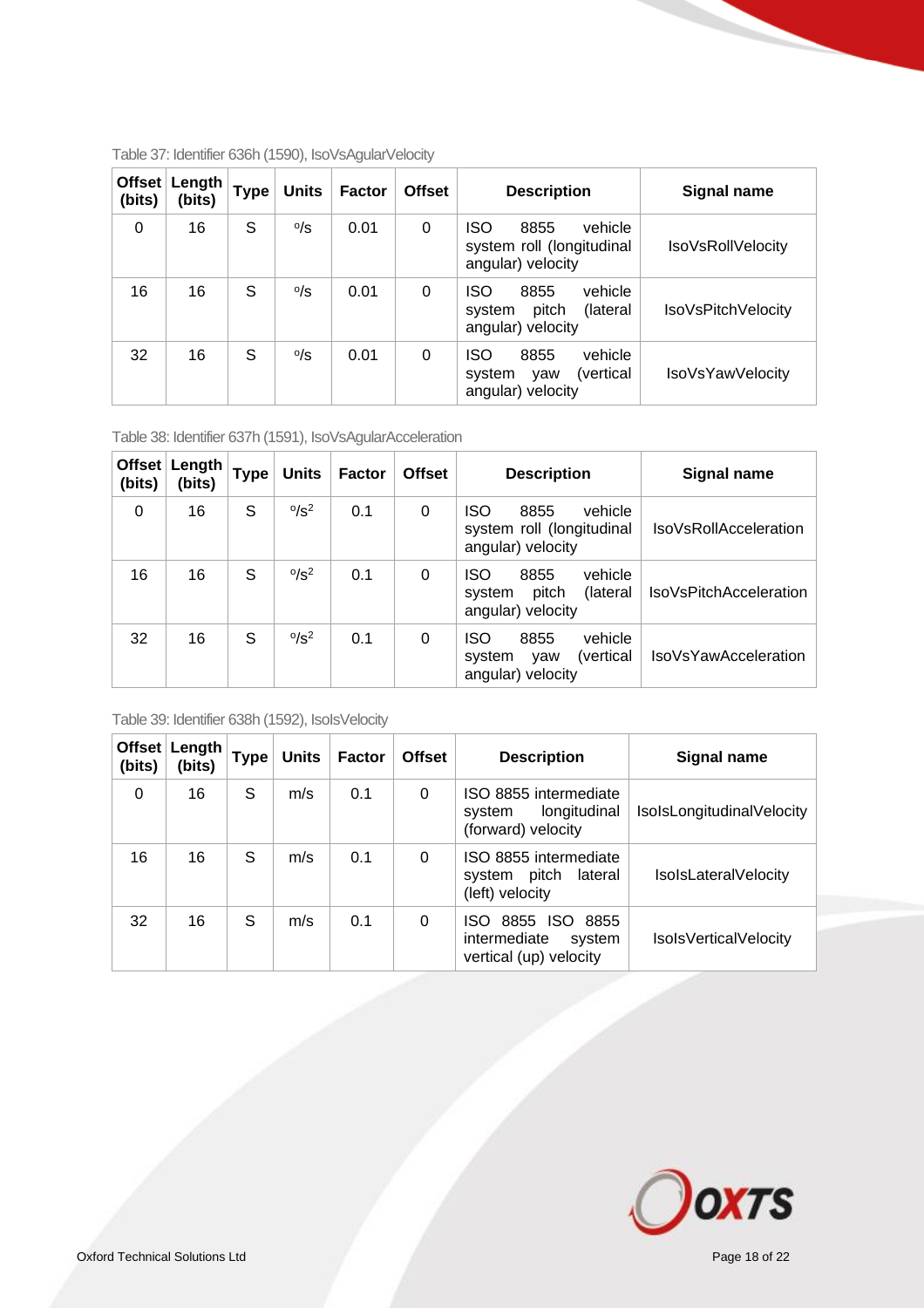| Offset<br>(bits) | Length<br>(bits) | <b>Type</b> | <b>Units</b>     | <b>Factor</b> | <b>Offset</b> | <b>Description</b>                                                                     | <b>Signal name</b>               |
|------------------|------------------|-------------|------------------|---------------|---------------|----------------------------------------------------------------------------------------|----------------------------------|
| $\Omega$         | 16               | S           | m/s <sup>2</sup> | 0.01          | $\Omega$      | <b>ISO</b><br>8855<br>intermediate<br>system longitudinal<br>(forward)<br>acceleration | IsolsLongitudinalAcceleration    |
| 16               | 16               | S           | m/s <sup>2</sup> | 0.01          | $\Omega$      | <b>ISO</b><br>8855<br>intermediate<br>system pitch lateral<br>(left) acceleration      | <b>IsolsLateralAcceleration</b>  |
| 32               | 16               | S           | m/s <sup>2</sup> | 0.01          | $\Omega$      | ISO 8855 ISO 8855<br>intermediate<br>system vertical (up)<br>acceleration              | <b>IsolsVerticalAcceleration</b> |

<span id="page-18-0"></span>Table 40: Identifier 639h (1593), IsoIsAcceleration

<span id="page-18-1"></span>

| Table 41: Identifier 63Ah (1594), IsolsAngularVelocity |  |  |
|--------------------------------------------------------|--|--|
|                                                        |  |  |

| Offset<br>(bits) | Length<br>(bits) | Type | <b>Units</b>      | <b>Factor</b> | <b>Offset</b> | <b>Description</b>                                                                                    | Signal name              |
|------------------|------------------|------|-------------------|---------------|---------------|-------------------------------------------------------------------------------------------------------|--------------------------|
| 0                | 16               | S    | $\frac{\circ}{s}$ | 0.01          | 0             | <b>ISO</b><br>8855<br>intermediate<br>roll<br>(longitudinal)<br>svstem<br>angular) velocity           | <b>IsolsRollVelocity</b> |
| 16               | 16               | S    | $\frac{\circ}{s}$ | 0.01          | 0             | <b>ISO</b><br>8855<br>intermediate<br>(lateral)<br>pitch<br>system<br>angular) velocity               | IsolsPitchVelocity       |
| 32               | 16               | S    | $\frac{\circ}{s}$ | 0.01          | 0             | <b>ISO</b><br><b>ISO</b><br>8855<br>8855<br>intermediate<br>system yaw<br>(vertical angular) velocity | IsolsYawVelocity         |

<span id="page-18-2"></span>Table 42: Identifier 63Bh (1595), IsoIsAngularAcceleration

| (bits)   | Offset Length<br>(bits) | <b>Type</b> | <b>Units</b>           | <b>Factor</b> | <b>Offset</b> | <b>Description</b>                                                                                     | <b>Signal name</b>            |
|----------|-------------------------|-------------|------------------------|---------------|---------------|--------------------------------------------------------------------------------------------------------|-------------------------------|
| $\Omega$ | 16                      | S           | $\frac{0}{\text{S}^2}$ | 0.1           | 0             | ISO<br>8855<br>intermediate<br>(longitudinal)<br>system roll<br>angular) acceleration                  | <b>IsolsRollAcceleration</b>  |
| 16       | 16                      | S           | $^{0}/s^2$             | 0.1           | 0             | ISO.<br>8855<br>intermediate<br>(lateral)<br>pitch<br>system<br>angular) acceleration                  | <b>IsolsPitchAcceleration</b> |
| 32       | 16                      | S           | $^{0}/s^2$             | 0.1           | 0             | <b>ISO</b><br>8855<br>ISO.<br>8855<br>intermediate system yaw<br>(vertical<br>angular)<br>acceleration | <b>IsolsYawAcceleration</b>   |

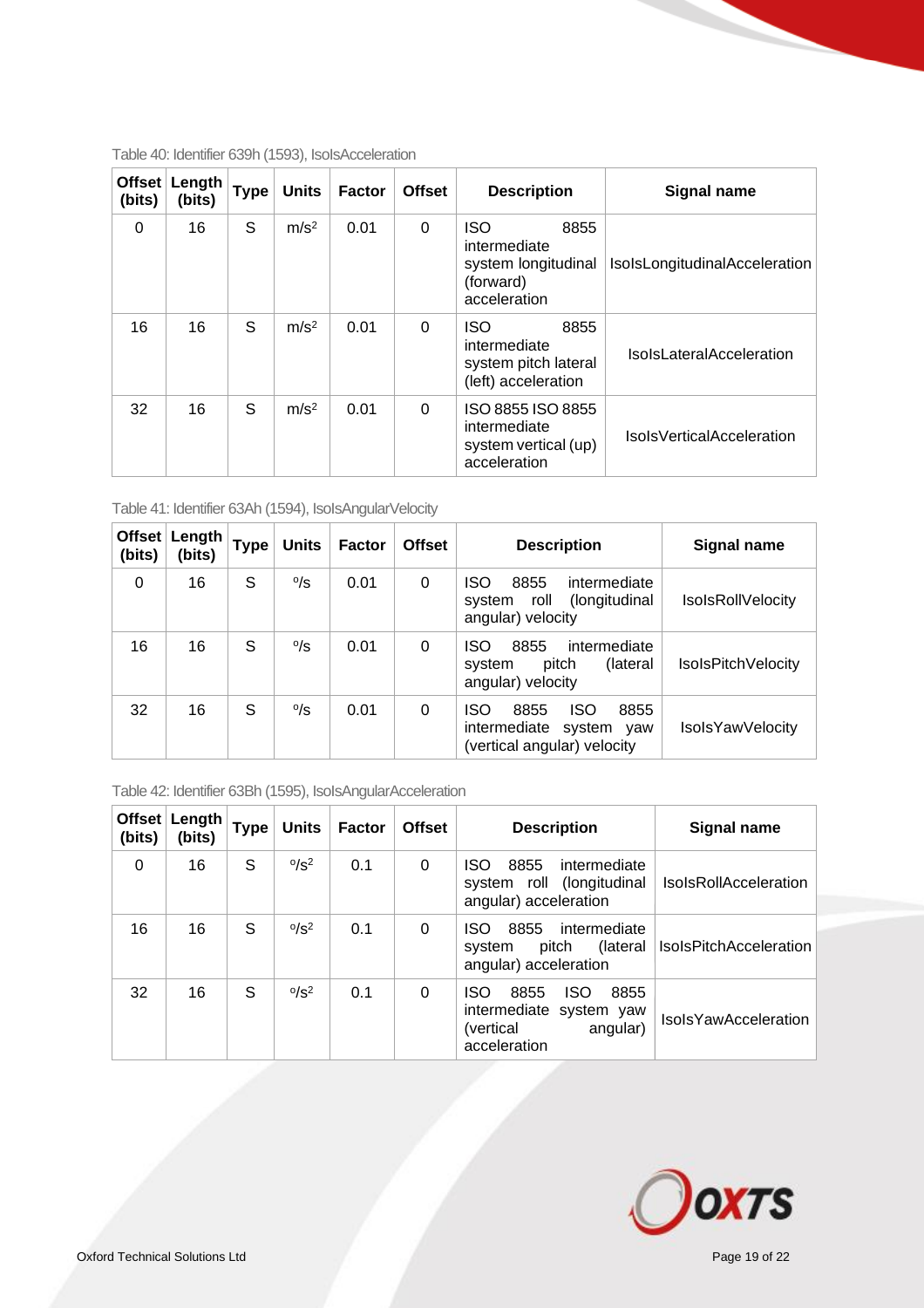| Offset $ $<br>(bits) | Length<br>(bits) | <b>Type</b> | <b>Units</b> | <b>Factor</b> | <b>Offset</b> | <b>Description</b>                                                 | Signal name            |
|----------------------|------------------|-------------|--------------|---------------|---------------|--------------------------------------------------------------------|------------------------|
| 0                    | 16               | S           | m/s          | 0.01          | 0             | <b>ISO</b><br>8855<br>earth-fixed<br>system east velocity          | IsoEfsEastVelocity     |
| 16                   | 16               | S           | m/s          | 0.01          | 0             | <b>ISO</b><br>8855<br>earth-fixed<br>system north velocity         | IsoEfsNorthVelocity    |
| 32                   | 16               | S           | m/s          | 0.01          | 0             | <b>ISO</b><br>8855<br>earth-fixed<br>system vertical (up) velocity | IsoEfsVerticalVelocity |

<span id="page-19-0"></span>Table 43: Identifier 63Ch (1596), IsoEfsVelocity

<span id="page-19-1"></span>Table 44: Identifier 63Dh (1597), IsoEfsAcceleration

| Offset $ $<br>(bits) | Length<br>(bits) | Type | <b>Units</b>     | <b>Factor</b> | <b>Offset</b> | <b>Description</b>                                                        | <b>Signal name</b>             |
|----------------------|------------------|------|------------------|---------------|---------------|---------------------------------------------------------------------------|--------------------------------|
| $\Omega$             | 16               | S    | m/s <sup>2</sup> | 0.01          | 0             | 8855<br>ISO.<br>earth-fixed<br>system<br>east<br>acceleration             | <b>IsoEfsEastAcceleration</b>  |
| 16                   | 16               | S    | m/s <sup>2</sup> | 0.01          | 0             | 8855<br>earth-fixed<br>ISO.<br>north<br>system<br>acceleration            | <b>IsoEfsNorthAcceleration</b> |
| 32                   | 16               | S    | m/s <sup>2</sup> | 0.01          | 0             | 8855<br>earth-fixed<br>ISO.<br>vertical<br>(up)<br>system<br>acceleration | IsoEfsVerticalAcceleration     |

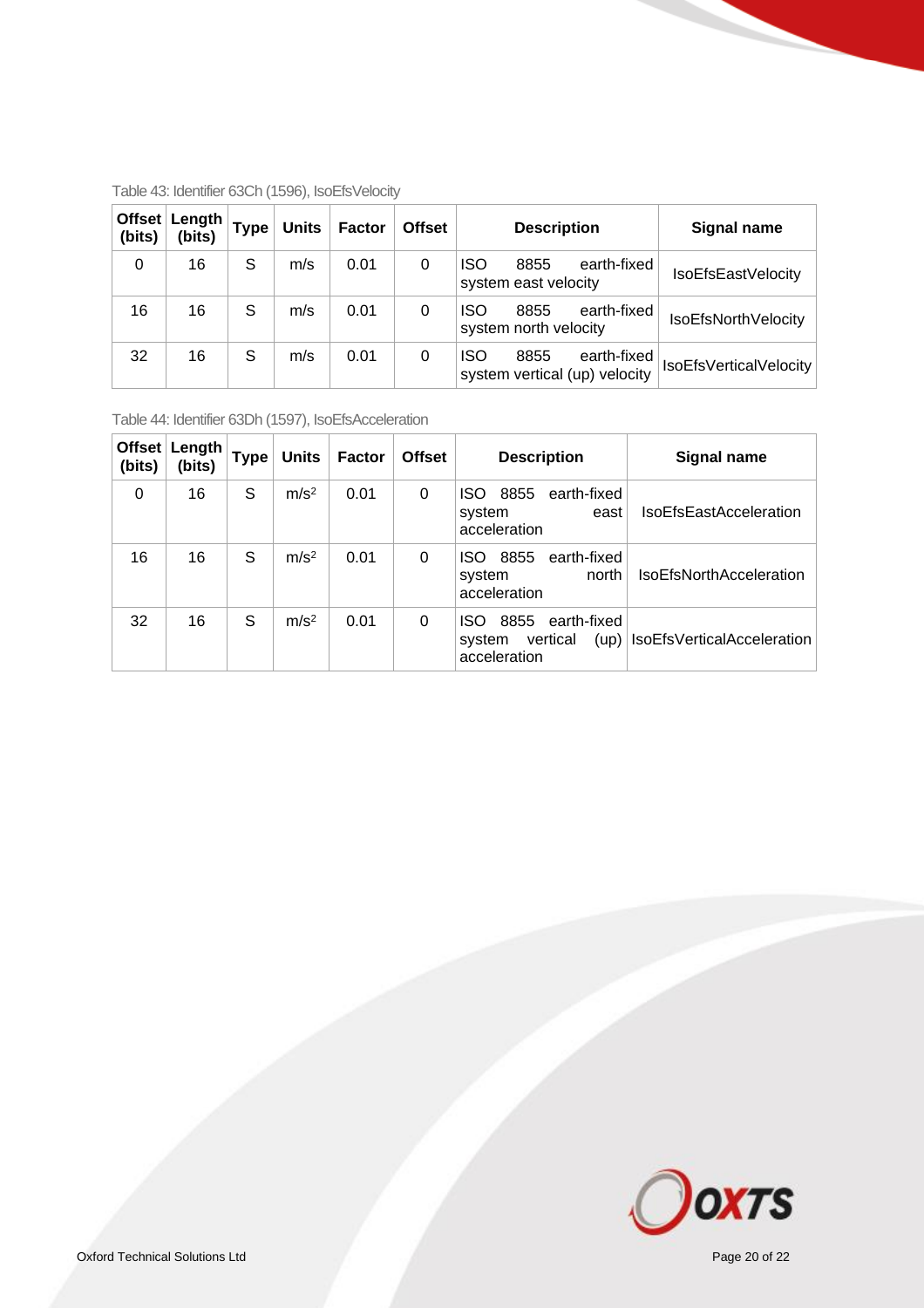## <span id="page-20-0"></span>*Revision history*

<span id="page-20-1"></span>Table 45: Revision history

| <b>Revision</b> | <b>Comments</b>                                                   |  |  |  |  |  |
|-----------------|-------------------------------------------------------------------|--|--|--|--|--|
| 210723          | Initial version – separated from RT manual into standalone manual |  |  |  |  |  |
|                 |                                                                   |  |  |  |  |  |
|                 |                                                                   |  |  |  |  |  |